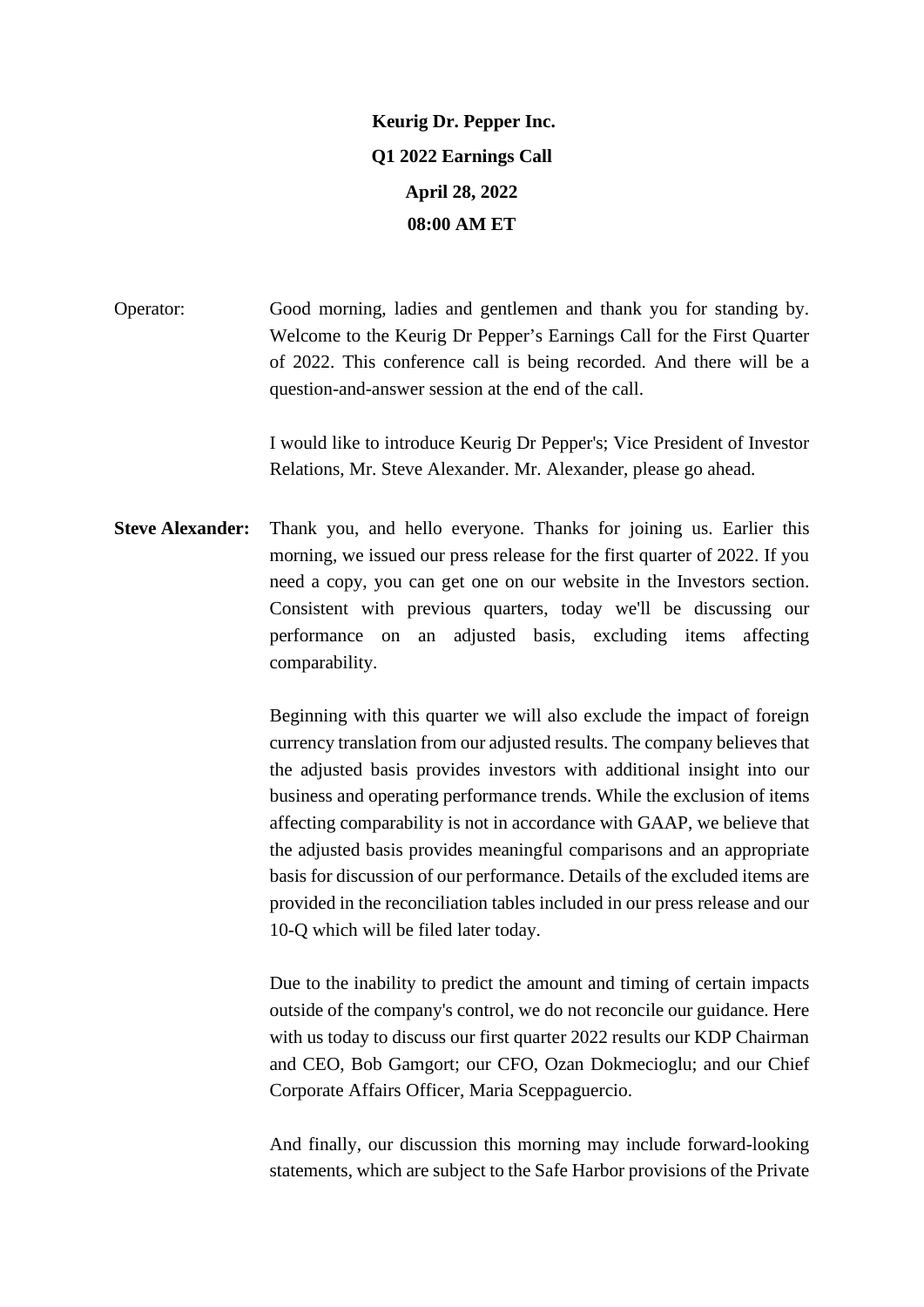Securities Litigation Reform Act of 1995. These statements are subject to a number of risks and uncertainties that could cause actual results to differ materially, and the company undertakes no obligation to update these statements based on subsequent events. A detailed discussion of these risks and uncertainties is contained in the company's filings with the SEC.

And with that, I'll hand it over to Bob.

**Bob Gamgort:** Thanks Steve, and good morning, everyone. Our Q1 results reflect different stories of challenges faced and progress achieved across our portfolio. One common thread, however, is the continued strong consumer demand for our brands as demonstrated by consumption growth and share expansion.

> In Coffee Systems the story is one of accelerated supply recovery to enable us to fuel the continued strong growth of the Keurig System, following our addition of six million new households in the past two years. As discussed previously, the December-January Omicron wave caused widespread labor outages that resulted in supply shortfalls in coffee pods, at a time when consumer demand was at a record high. As the first quarter progressed, we accelerated our efforts to rebuild pod manufacturing capacity, increase finished goods inventories and improve service levels.

> Our first coffee pricing actions intended to mitigate inflation, also begin hitting sales in the quarter with single serve cup -- coffee pod's pricing up more than 5% at retail during the quarter, with additional pricing still to come. Across our cold portfolio, it's a story of continued volume growth at the same time we're implementing meaningful pricing action with the combination leading to double digit revenue growth in package beverages, beverage concentrate in Latin America Beverages. Given that, we're still in the steep portion of the inflation curve, the timing of pricing is lagging inflation, which leads the pressure on margins.

> Looking forward, we believe there will be an inflection point and which high current costs, begin to lap elevated year ago costs, leading to lower year-over-year inflation comparisons. At the same time, pricing actions will have caught up, which we expect we will lead to margin recovery. As we look forward, we believe our cold beverage portfolio will continue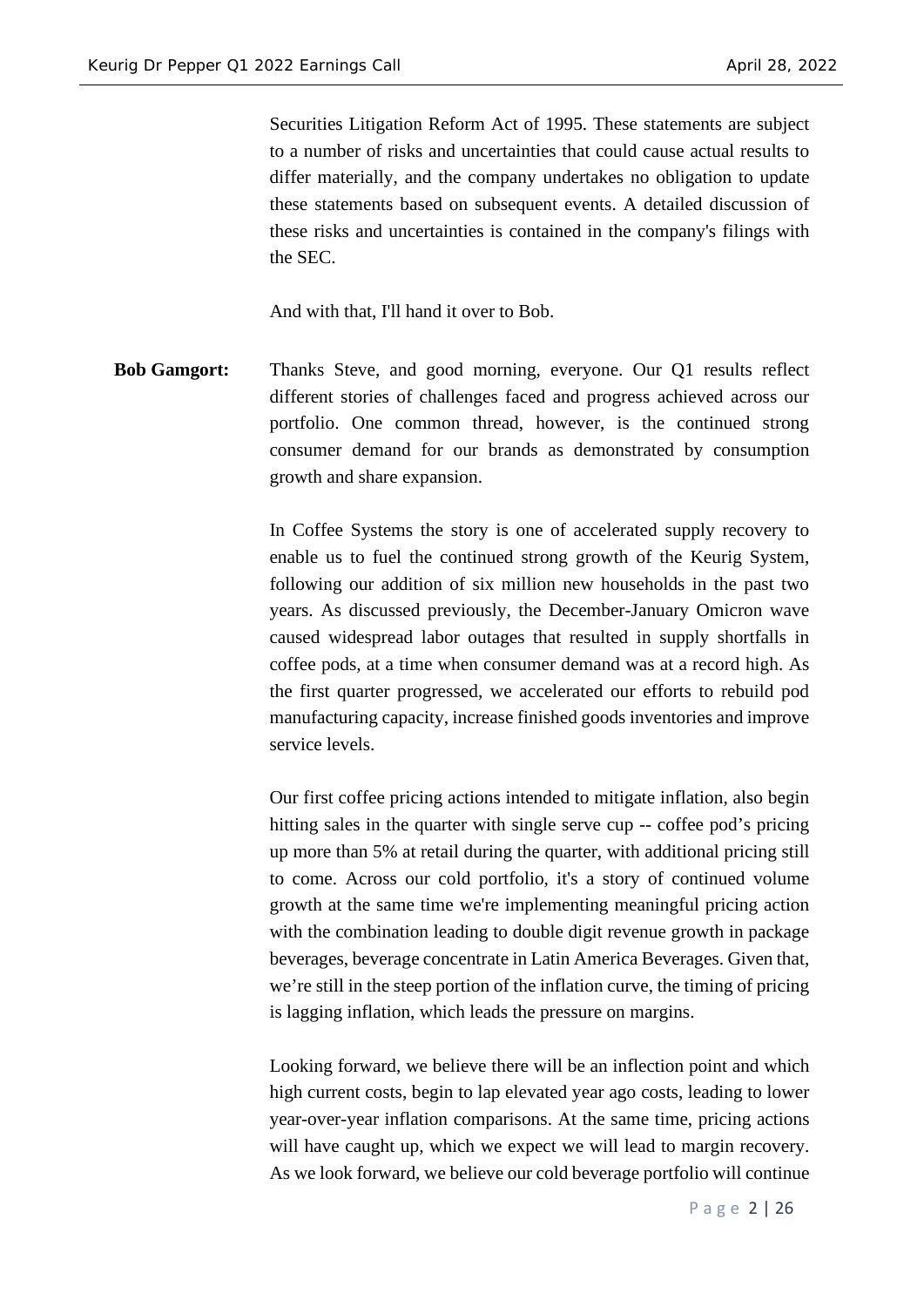to perform well throughout the balance of the year and we are confident that our coffee production output and inventory levels will have fully recovered by the end of Q2. Therefore, we have increased our 2022 full year guidance for net sales from mid-single digits to high-single digits, while maintaining our EPS guidance at mid-single-digit growth.

Looking at Q1 earnings and EPS, Ozan will discuss the key drivers of results in the quarter. But the biggest headlines of the relationship between inflation and pricing and the investments we've made in the business, particularly in coffee. Taken together, we delivered modest net earnings growth and adjusted EPS in-line with year ago.

During the quarter inflation, which was significant across the board particularly for inputs such as coffee, resins, aluminium, and sweeteners, as well as transportation and labor approached 15%, which is higher than we expected entering the year. Within our segments, Packaged Beverages again reported another standout quarter with net sales advancing 13% on volume growth of 5% and pricing up 8%.

In-market performance also remained very strong with market share growth registered in almost 90% of our cold beverage portfolio, led by continued strength of CSDs, along with seltzers, coconut waters, teas, apple juice, and fruit drinks. Performance of Snapple and Core continued to improve from the material availability issues faced in 2021 with both brands posting improved market share results in the quarter and upcoming innovation and marketing plans for this summer expected to accelerate this progress, Bai continues to recover from supply issues last year, posting consumption growth for the past four consecutive quarters.

Margins for Packaged Beverages were impacted by escalating inflation, which outpaced the timing of pricing, as well as ongoing transportation and labor challenges. We expect new pricing actions already announced to the trade to be in market, late in the second quarter.

In Coffee Systems, we under-shipped consumption with negative KDP net sales for the quarter, comparing to 3.6% K-Cup pod consumption growth as measured by IRI. You'll recall from our fourth quarter discussion that record consumer demand for K-Cup pods was challenged by production shortfalls, as Omicron-related labor availability issues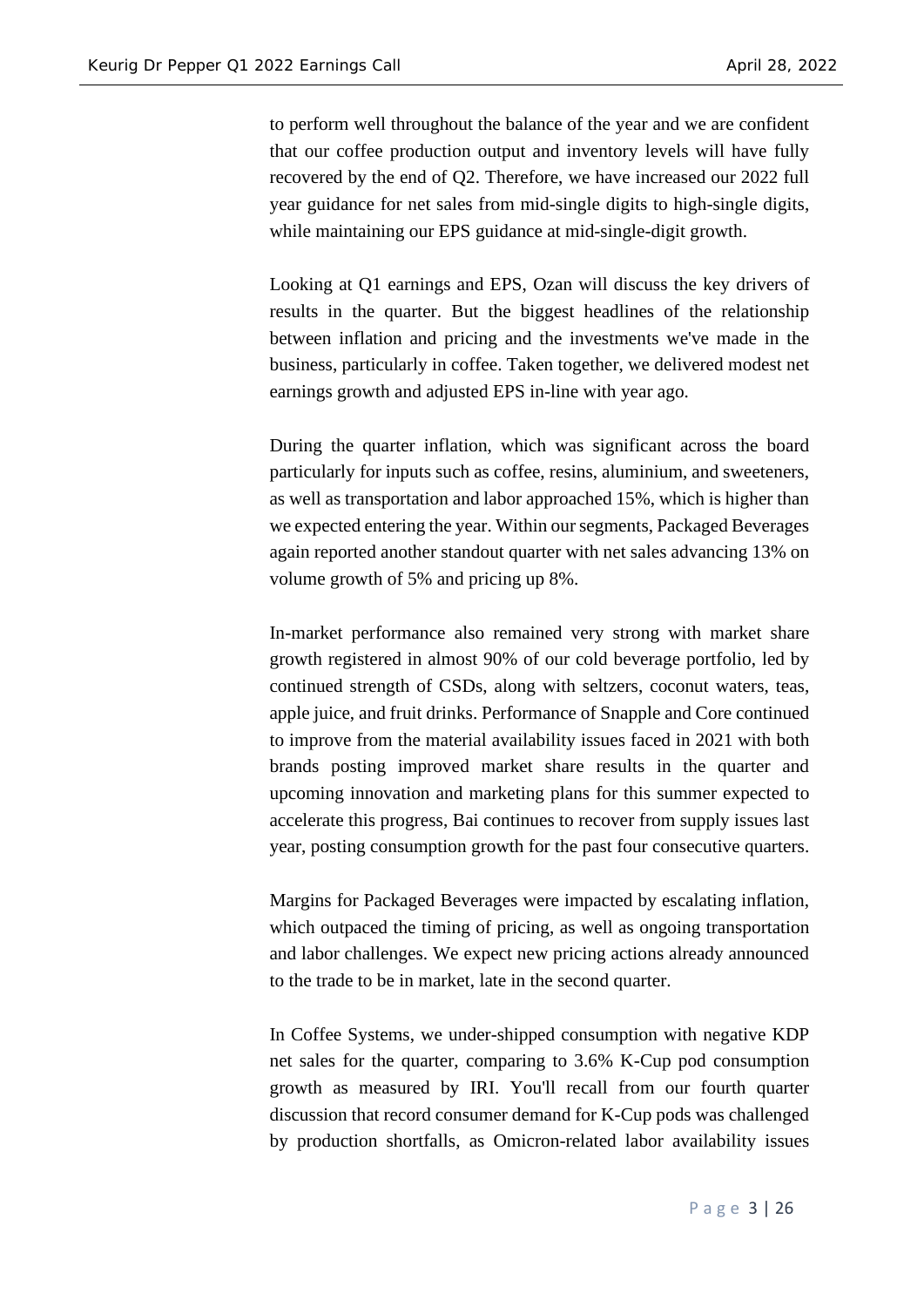combined with the delayed start-up of our new Spartanburg manufacturing facility pressured our capacity.

We prioritized our service recovery during the quarter to partners and customers at the expense of our owned and licensed brands to rebuild our internal inventory levels. While that was the right decision from a Keurig ecosystem perspective, it came at a significant cost to KDP in terms of both revenue and profit. We made significant progress during the quarter in restoring our coffee supply chain with K-Cup pod production, finished goods inventory and customer service all improving by double-digits.

We now expect a full inventory recovery by the end of Q2, enabling Coffee Systems to return to normal service levels in the second half of this year. Supporting this recovery is new manufacturing equipment, we expect to come online as the year progresses, which will ensure supply to meet strong consumer demand in the second half of this year and in 2023. As we continue to work on coffee recovery and rebuild our finished goods inventory in the second quarter, we expect pod shipments to remain below consumption.

That trend is expected to reverse in the second half of the year with shipments outpacing consumption, as improved internal inventory positions will enable us to refill customer and partner inventories and return to driving our owned and licensed brands through marketing and promotion programs. This will result in a much improved top and bottomline performance for Coffee Systems in the second half of this year.

Pricing in coffee has also increased to mitigate the impact of inflation. Single-serve coffee category pricing increased 5.4% in the quarter, as pricing actions continued to flow through at retail. KDP-manufactured brands pricing advanced 6.7% in the quarter. Given the escalating inflationary pressures, we recently announced another round of pricing that will be in market late in the second quarter. While navigating through the well-discussed macro challenges over the past two years, we have also maintained our focus on driving long-term sustainable growth through innovation, renovation and partnerships across the full KDP portfolio. Although these topics have received less airtime in our recent conversations, I'd like to take a few minutes to do so now, starting in Coffee Systems.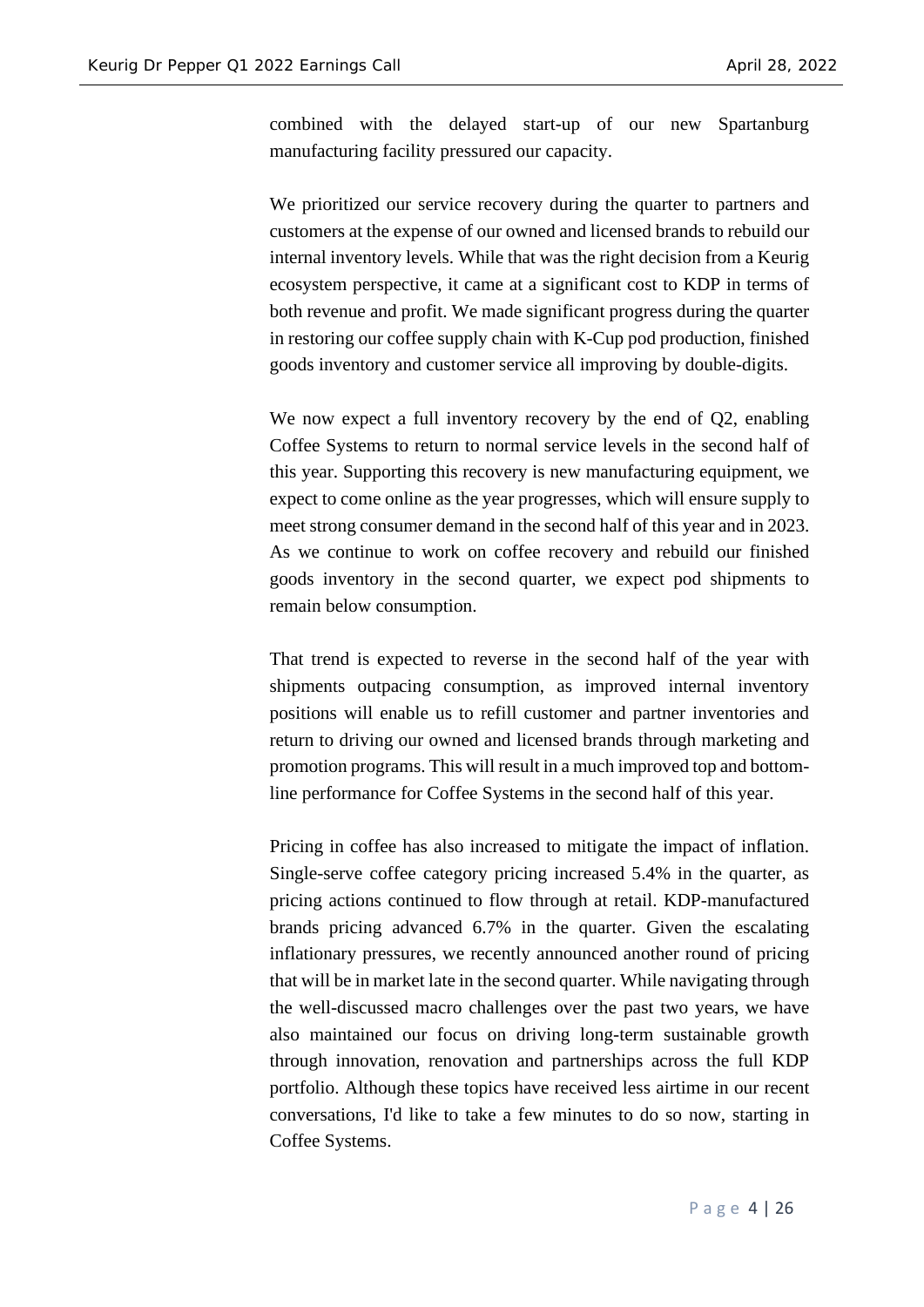You'll recall that in 2021, we debuted a new platform for Keurig with the launch of the K-Supreme Plus SMART connected brewer. This is the first of many new connected brewers to come including the K-Cafe smart later this year. Consumer response to our connected brewer continues to be positive and we believe that we will have more than one million connected households in the next few years.

In 2021, we also launched our popular Brew Over Ice feature on one of our smallest footprint brewers, our K-Slim + ICED coffeemaker, which debuted as a Target and keurig.com exclusive. More than half of K-Slim + ICED purchasers were households completely new to the Keurig system. We will be expanding retail availability of this model late this summer.

Next week, we are launching the new K-Cafe Essentials model, our first brewer less than \$100 that offers coffee lattes and cappuccinos through a built-in milk frother. This brewer has scored an average 4.8 out of five stars in our consumer and influencer review programs and we look forward to its debut as a Walmart exclusive. In terms of coffee innovation, in January, we launched a Snickers-flavoured K-Cup pod under The Original Donut Shop brand as an expansion of our flavoured platform. This new product is already a top-selling variety, where distributed with a national rollout planned for later this year.

Lastly, we are pleased to announce the Community Coffee the largest family-owned retail coffee brand in the US, will be returning as a Keurig partner brand at the end of this year. The relaunch of our partnership after a five-year hiatus is a testament to the quality, innovation, service and consumer insights the Keurig ecosystem can provide to coffee brands. We look forward to working together with Community, the Community team to help accelerate their brand growth.

Shifting to cold beverages. We're excited to announce that we have agreed to make a minority equity investment in Tractor Beverage to expand innovation in the fountain and foodservice channels. Available nationally in Chipotle restaurants since 2020, Tractor offers the first and only certified organic non-GMO beverage solution, specifically tailored to foodservice operators. To enable Tractor to achieve widespread distribution across multiple food service channels, we have also agreed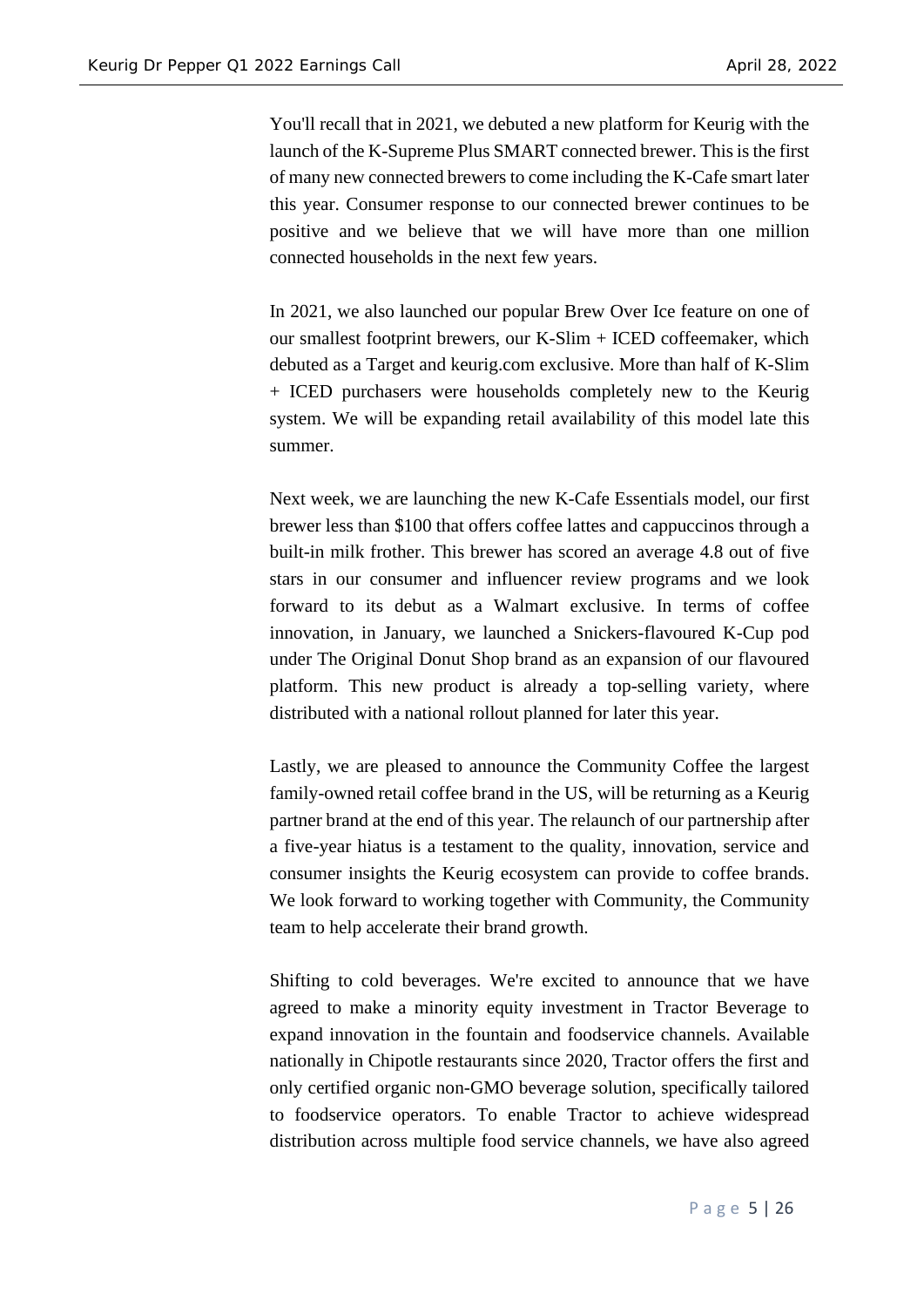to enter into an exclusive sales agreement with Tractor that leverages the strength of our fountain foodservice sales team.

KDP cold beverage innovation and renovation continues to be robust and we have recently launched Snapple zero sugar; and Snapple Elements, a new line of teas and juice drinks inspired by the elements fire, rain and air.

Snapple Elements line is made from all-natural ingredients with no artificial flavors or sweeteners and less sugar than traditional Snapple beverages. Snapple zero sugar is a rebranding of Diet Snapple, similar to what we've done with several key CSD brands, resulting in increased velocity.

During the quarter, we launched two new CSDs, Simple 7UP, a new 7UP line with clean simple ingredients and reduced sugar; as well as Sunkist mango orange to expand our fast-growing Sunkist brand line-up. Finally, returning this summer as a limited-time offer is a fan favorite Dr Pepper Dark Berry, including zero sugar variety. The launch will feature promotional packaging tied to this summer's release of Jurassic World Dominion.

I'll now turn it over to Ozan to take you through more highlights of the quarter. **Ozan Dokmecioglu:**

Ozan Dokmecioglu: Thanks, Bob and good morning, everyone. I will start with a brief review of our first quarter business and financial highlights and then turn to our outlook for 2022. As usual, we will be discussing our performance on an adjusted basis. And as Steve mentioned, beginning this quarter, our adjusted results now exclude the impact of foreign currency translation. As mentioned earlier, our top line was again quite strong for the quarter, as Packaged Beverages advanced a significant 13%, along with very strong growth for Beverage Concentrates and Latin America Beverages.

> As expected, Coffee Systems net sales declined in the quarter, as the segment prioritized shipments to branded and private label partners and to rebuilding inventory, which improved sequentially in the quarter. All in, net sales advanced 6.1% to \$3.1 billion, with net price realization up 6.3% and volume mix down slightly. Excluding Coffee Systems, net sales advanced 12.8% and volume mix was up 4.6%. On a two-year basis,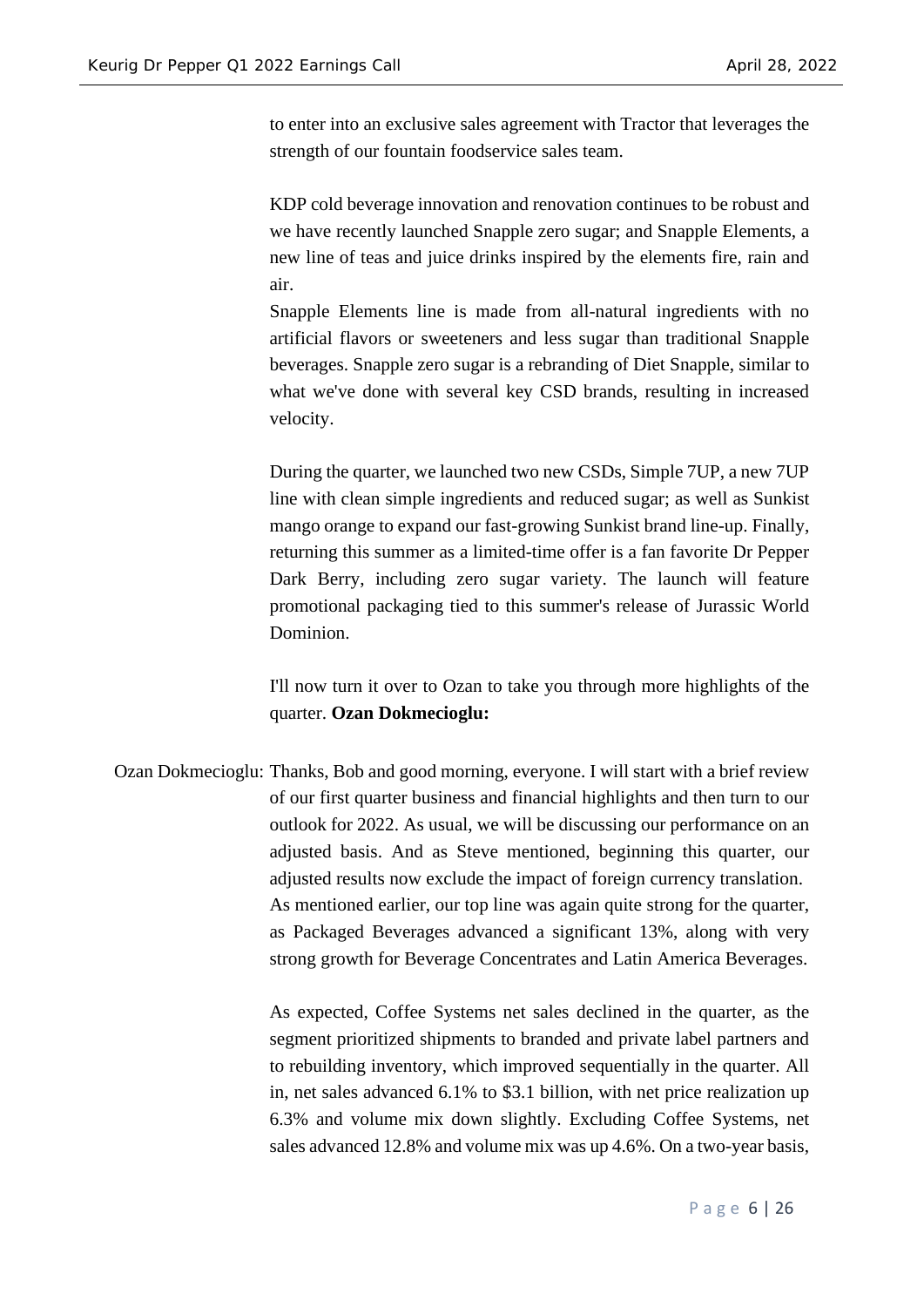net sales for the first quarter increased 17.5% versus 2020 with all four segments growing.

Adjusted gross profit was up 1% in the quarter, benefiting from the impacts of the significant pricing actions we put in place and productivity savings. Escalating inflationary pressures, combined with ongoing supply chain disruption and labor constraints were significant offsets, as the timing of pricing continues to lag inflation. As a result, adjusted gross margin declined 280 basis points versus year ago to 52.7%.

Adjusted operating income declined 1.2% in the quarter, reflecting the significant impact of inflation, including the ongoing impacts of macro supply chain and labor challenges, partially offset by our strategic asset investment and other benefits that enabled continued investment in the business. Adjusted operating margin declined 170 basis points to 23.8%.

On a two-year, basis adjusted operating income increased 6.7% versus 2020. Despite the inflationary pressures, we maintained our investment in brand marketing. In fact, while we reduced the spending in Coffee Systems due to supply limitations, we increased marketing spending in our cold beverage brands by 7%. During the quarter, we also made significant investments to accelerate coffee recovery and get us back to normalized inventory positions and service levels to realize our full growth potential in the second half of 2022. Those investments were focused on additional labor, warehousing and transportation capacity.

As Bob mentioned, we prioritized partner and customer brands over our owned and licensed brands for the long-term benefit of the ecosystem, but with a short-term profit and revenue hit to us in the quarter. These incremental investments were paid for in part by a \$38 million benefit in the quarter from our strategic asset investment program, along with a \$28 million benefit in non-cash stock compensation expense and a \$28 million benefit in legal fees.

Adjusted net income in the quarter increased approximately the 1%, primarily reflecting lower interest expense, partially offset by a higher adjusted tax rate. Adjusted diluted earnings per share was \$0.33 in the quarter, essentially even with year ago. Free cash flow for the quarter at \$632 million continued to be strong, driving a free cash flow conversion ratio of over 133%.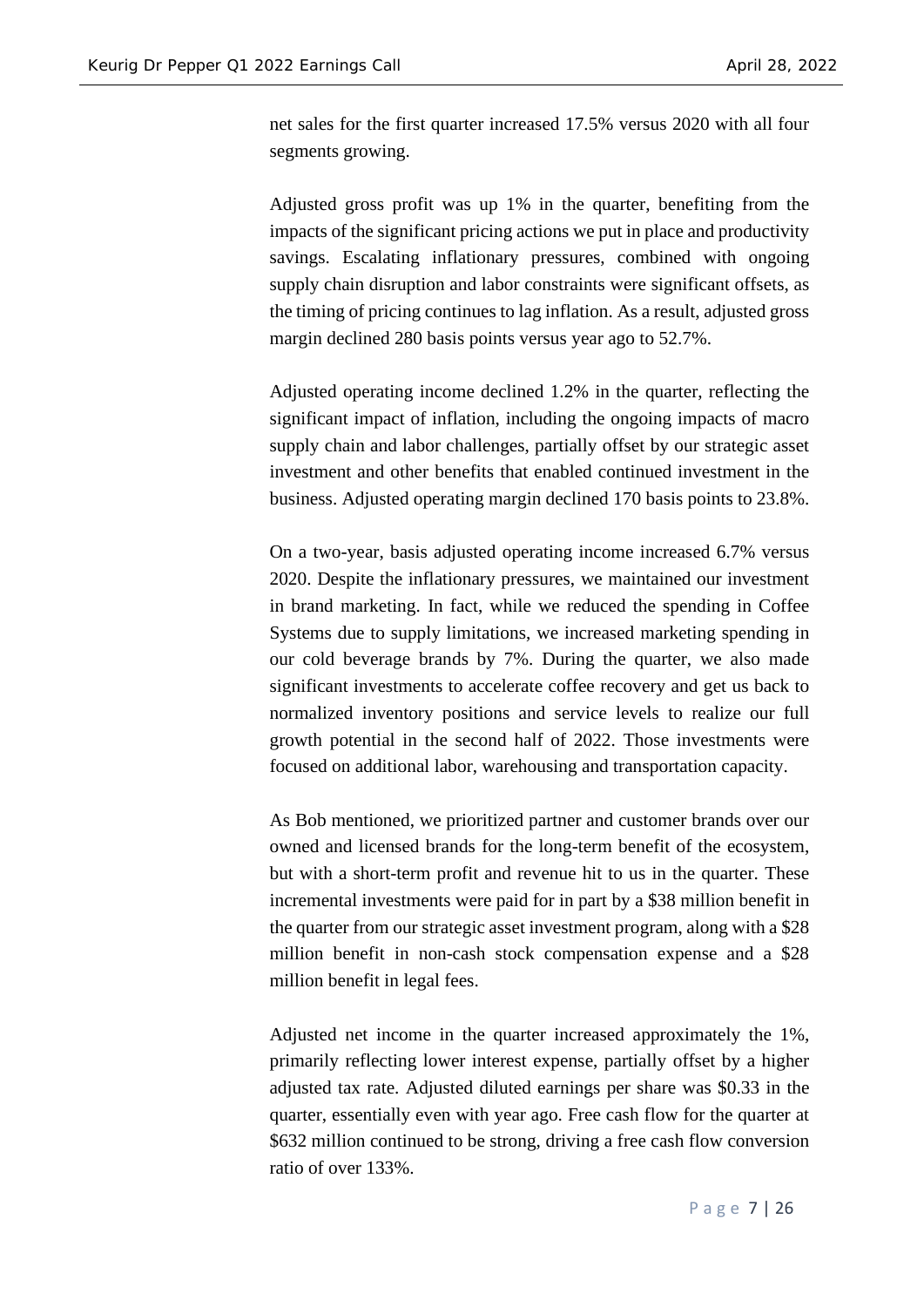During the quarter, further strengthening our cash position, we received a \$350 million settlement from the successful resolution of our litigation against BodyArmor, which was used to reduce financial obligations. At the end of the quarter, unrestricted cash on hand totaled \$592 million. As announced earlier this month, we completed a \$3 billion strategic refinancing given the current interest rate environment. Since the time of the merger nearly four years ago, we have generated significant cash flow and rapidly delevered. This strategic refinancing further strengthens our balance sheet and liquidity profile with extended maturities and more favorable rates that will lower our interest expense.

Turning now to our segment performance in the quarter. Packaged Beverages again delivered double-digit net sales growth with the first quarter up more than 13%, driven by favorable net price realization and higher volume mix, the latter reflecting continued market share expansion and strong in-market execution across the portfolio. On a twoyear basis, net sales increased an impressive 21% versus 2020. Adjusted operating income increased 16.9%, reflecting the strong net sales growth and productivity combined with the strategic asset investment program benefit of \$38 million.

These benefits were significantly offset by the unfavorable impacts of escalating inflation and macro supply chain disruption and labor constraints that drove higher-than-anticipated costs to serve the continued strong consumer demand we experienced. Beverages Concentrates also posted double-digit net sales growth approximating 10% in the quarter led by favorable net price realization and higher volume mix. The volume mix performance was driven by higher fountain foodservice volume due to improving, but still recovering consumer mobility in restaurant and hospitality channels. On a two-year basis, net sales advanced almost 17% in this segment.

Adjusted operating income increased 3.3% in the quarter, driven by the strong net sales growth, meaningfully offset by the impacts of escalating inflation and a significant increase in marketing investment. Latin America Beverages also posted double-digit growth in net sales approximating 18%, essentially, balanced between higher net price realization and increased volume mix. On a two-year basis, Latin America net sales increased an impressive 26% versus 2020. Adjusted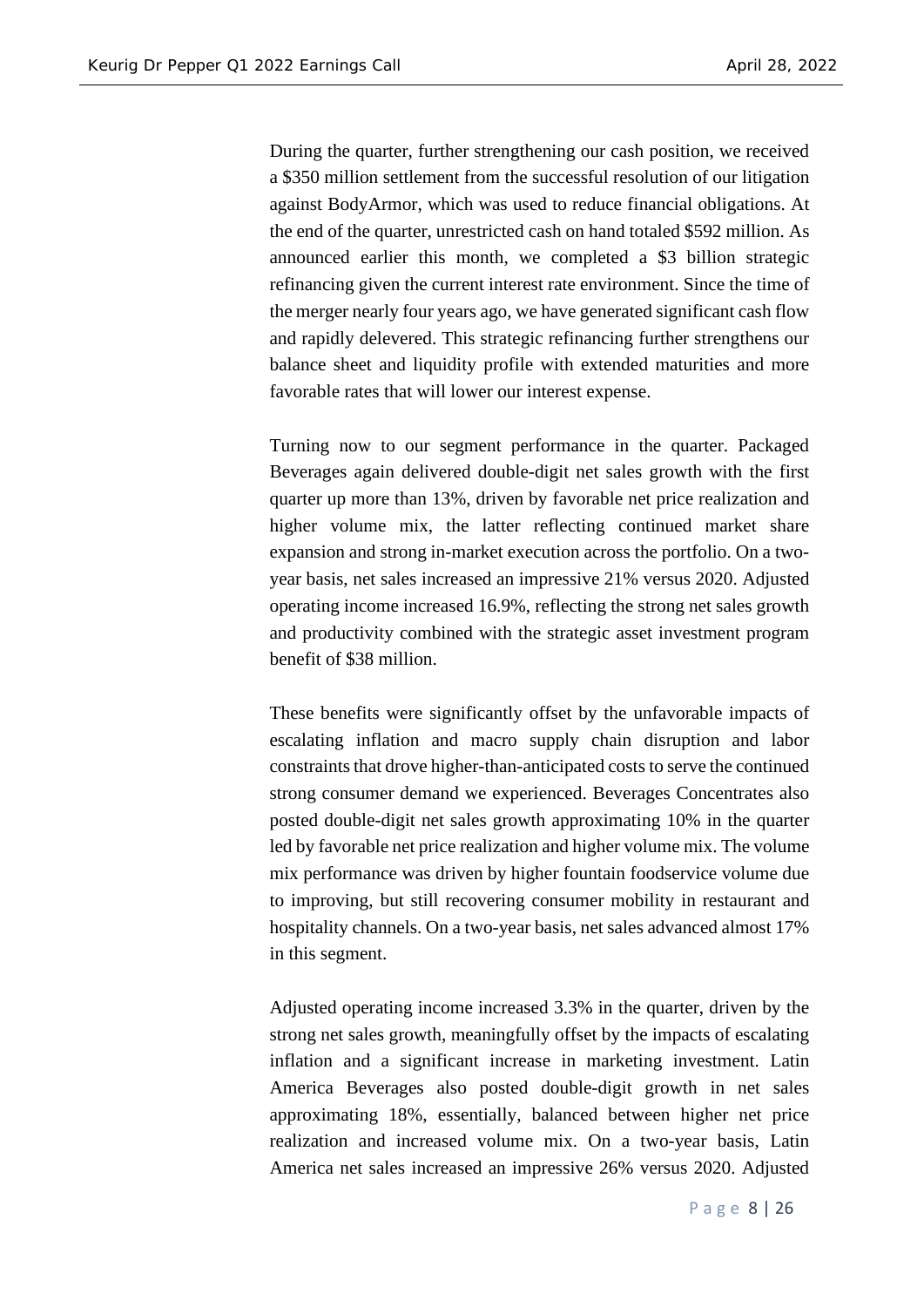operating income increased 13% reflecting the strong growth in net sales, partially offset by broad-based inflation and a significant increase in marketing investment.

And finally, Coffee Systems net sales in the quarter declined 4.3%. This reflects the impact of rebuilding our internal inventory positions combined with prioritizing shipments to branded and private label partners for which we receive lower revenue recognition per pod than we do with our owned and licensed brands. In addition, Coffee Systems faced a significant comparison to the first quarter last year where net sales increased 17%.

On a two-year basis, Coffee Systems net sales increased 12% versus 2020. We achieved higher Coffee Systems net price realization of 3.2% in the quarter, which was driven by pricing actions taken primarily on our owned and licensed pods in late 2021, and the first quarter of 2022 combined with sequentially lower retailer fines incurred in the first quarter.

Lower volume mix in the quarter of 7.5% reflected comparison to the strong 19.5% growth in the year ago period and the impact of our coffee recovery program. Consequently, pod and brewer shipment volume declined 5.2% versus a year ago comping the strong growth of 14% and 61%, respectively in the year ago period.

Adjusted operating income decreased 24% in the quarter. While this performance reflected the higher net price realization we achieved, it continued to lag inflation and the cost of our recovery plan. This plan which will continue through the second quarter accelerated customer service recovery to partners and retail customers quickly. However, it added significant costs during the quarter.

I would like to spend a moment discussing our expectations as the year unfolds in the context of the first quarter. We expected the first quarter to be our most challenging period this year due to the timing dynamic between inflation and pricing and in comparison, to quarter one last year before inflation spiked, coupled with our need to invest heavily in coffee supply. With the first quarter now behind us we continue to believe it will prove to be the toughest this year. During the quarter, we delivered strong brand growth, implemented new pricing actions, and delivered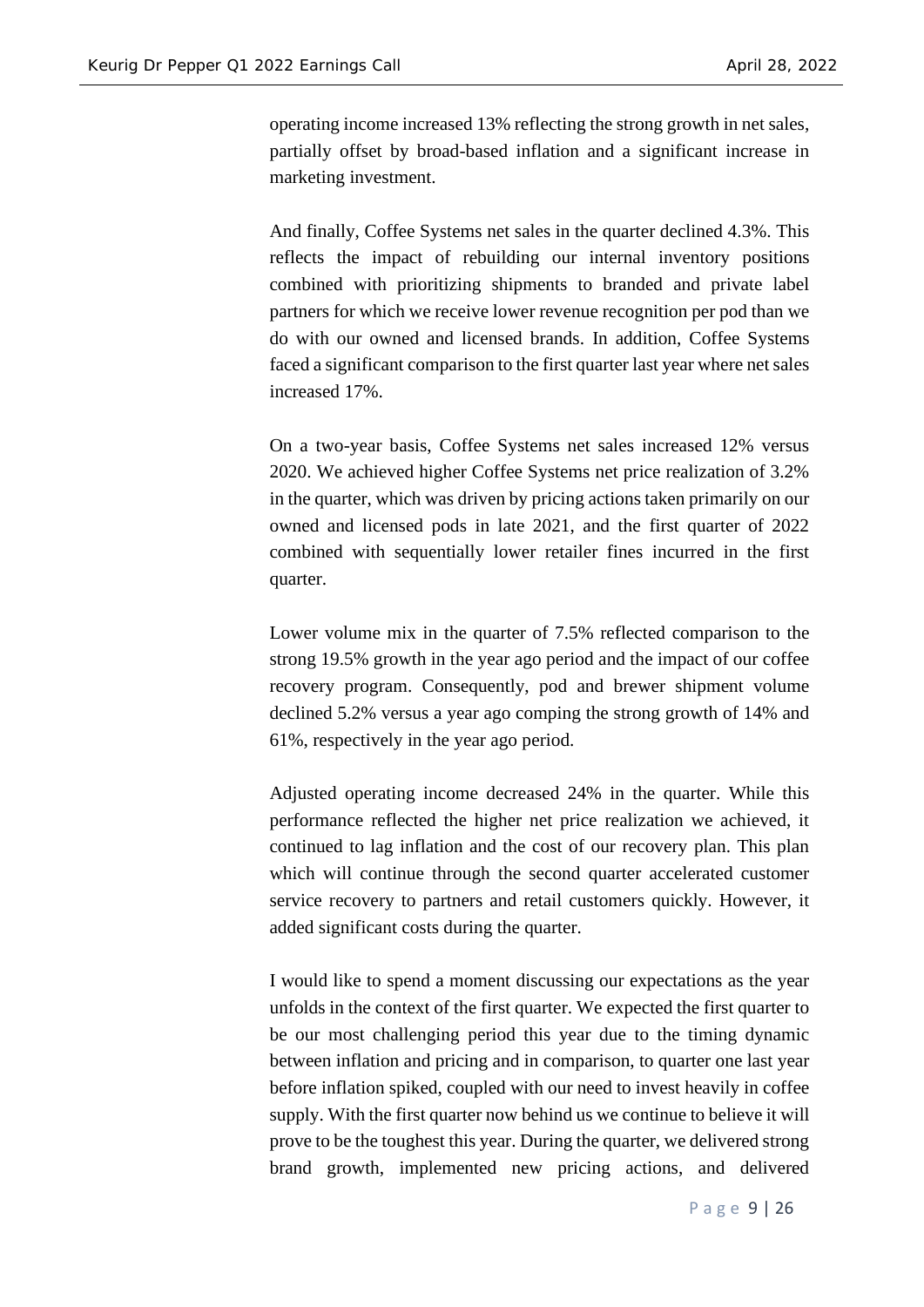significant improvements in coffee production, customer service levels, and inventory.

As we look ahead, we expect continued strong revenue growth, driven by innovation, renovation, partnerships and are pleased that we will be in the position to invest in marketing to restore full demand to our coffee business in the second half as inventories are rebuilt. As discussed, this morning, accelerating coffee recovery and investing in our cold beverage marketing came at a cost in quarter one. However, we have the flexibility to leverage our strategic asset investment program and other one-time benefits to cover these investments. This puts us in position for accelerated revenue growth in second half, including unconstrained growth in coffee.

Looking ahead inflation still looms as the greatest challenge and has proven difficult to forecast even for the experts. We continue to lock in coverage on all items where possible have implemented additional pricing and are ready to add more pricing if required. We have and will continue to protect our marketing investment as we believe brand strength and stability to lessen pricing elasticity is a key competitive advantage for KDP.

As discussed on the last call, we also see the strategic asset investment program as an ongoing effective tool to drive marketing investment in an environment marked by significant cost pressures. Our confidence in our top line led us to increase our guidance for full year net sales growth to the high single-digit range while reaffirming our full year guidance for adjusted diluted earnings per share growth in the mid-single-digit range. Supporting this guidance, we continue to expect the following unchanged assumptions.

Adjusted interest expense is expected to approximate \$430 million including the benefit of our recent strategic refinancing, which was planned early this year. Adjusted effective tax rate is expected in the range of 22% to 22.5%. Diluted weighted shares outstanding are estimated to be approximately 1.43 billion.

Finally, while we don't provide quarterly guidance, given the current environment, I want to share that we expect the second quarter to show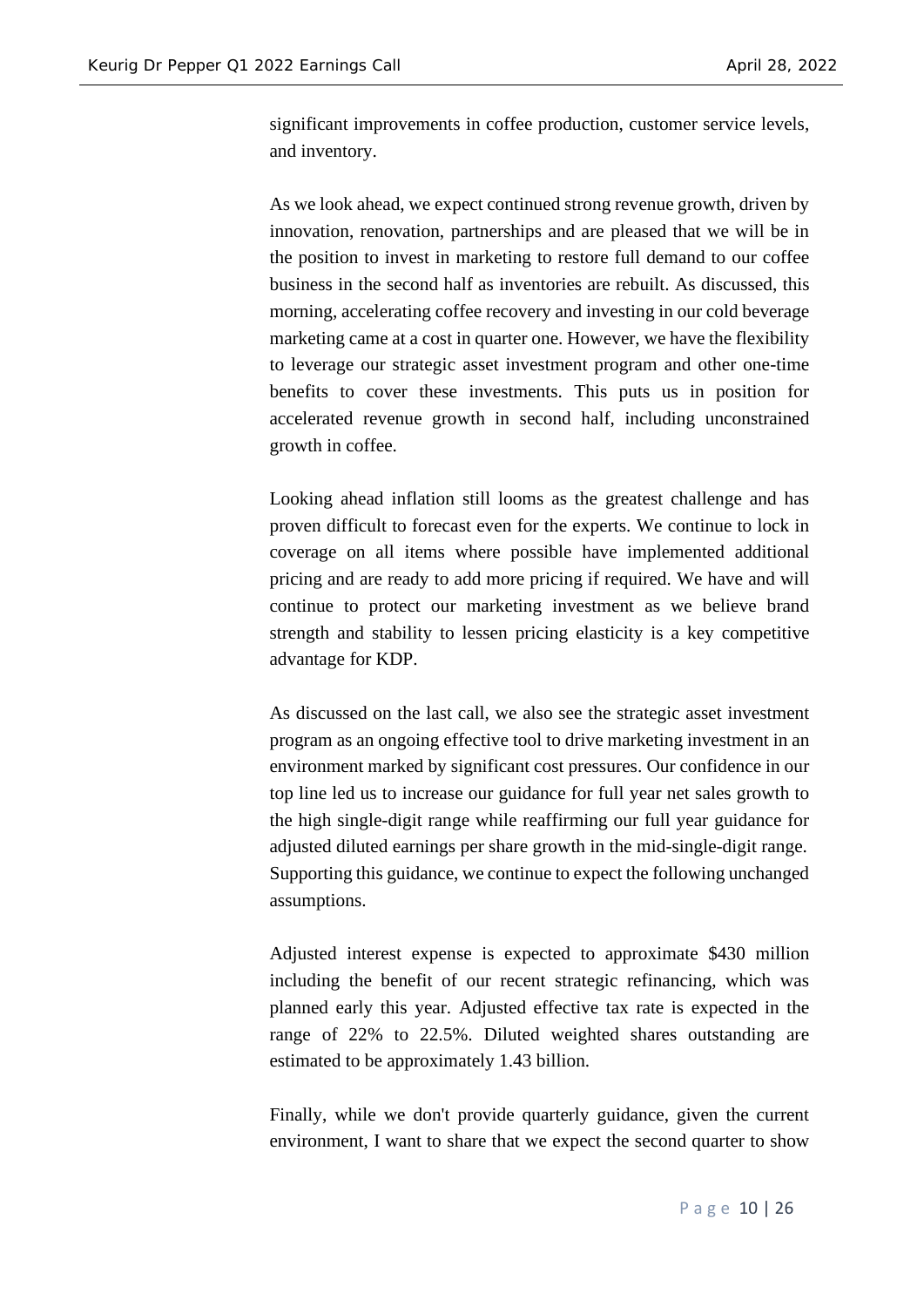modest sequential adjusted earnings per share improvement versus the first quarter with more meaningful improvement in the second half. Specifically, we continue to expect adjusted earnings per share to strengthen during the year reaching the high single-digit range in the second half which would put us on our long-term algorithm for the period translating to mid-single-digit growth for the full year.

With that, let me hand it back to Bob for some closing remarks.

**Bob Gamgort:** Before moving to Q&A I want to recognize Steve Alexander for his recent promotion to Vice President of Investor Relations. Many of you on this call have had the opportunity to work with Steve during his 15 years with KDP and Dr Pepper Snapple and have benefited from his strong understanding of the beverage industry.

> And finally, earlier this month, we announced that I will be transitioning my CEO role to Ozan at the end of July, and I will remain Executive Chairman for the following two years. This transition was designed to ensure continuity of leadership and strategic direction for KDP as well as to enable dedicated focus on the new and very significant inorganic value-creation opportunity we have in front of us.

> I have tremendous confidence in Ozan based on working side by side with him over the past six years and I'm excited about the opportunity to continue to partner with him, the KDP executive team, and the KDP Board of Directors over the next few years.

With that, I'll turn it back to the operator for Q&A.

**Operator:** Ladies and gentlemen, as a reminder, if you would like to ask a question, please press \*1 on your telephone keypad. Again, if you would like to ask a question, please press the \*1 on your telephone keypad. We will pause for just a moment to compile the Q&A roster.

> Your first question comes from the line of Bryan Spillane with Bank of America. Your line is open.

Bryan Spillane: Hi, thanks operator. Good morning, everyone and congratulations to Bob to you to Ozan and Steve on all your new roles.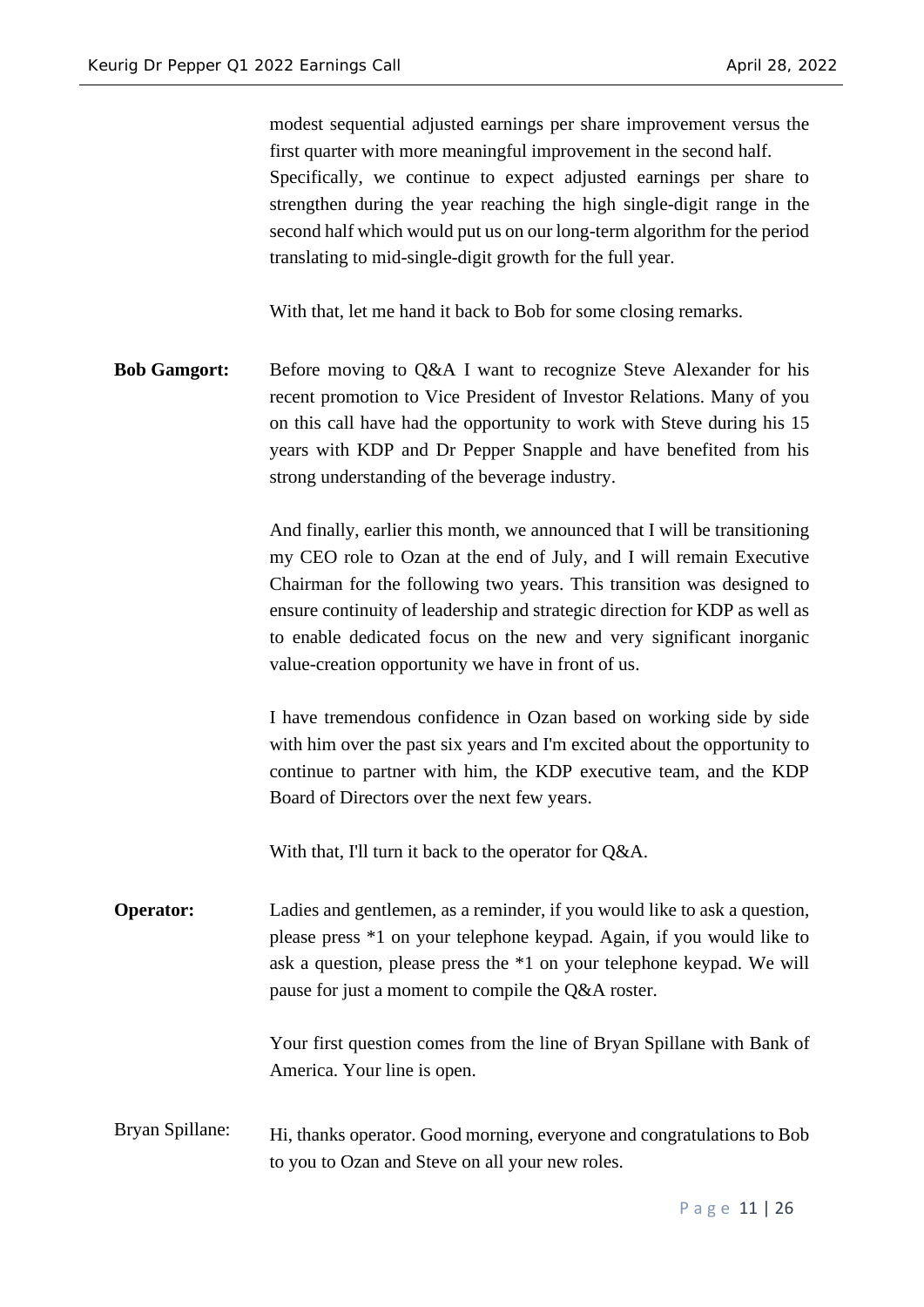Bob Gamgort: Thanks Bryan.

Ozan Dokmecioglu: Thank you.

Bryan Spillane: So, the I guess my question -- I have a couple of questions just around Coffee Systems. One is just -- you talked about new capacity coming online. So just want to make sure we're clear about when that will be. And at what point in the year do you think that service levels will be optimized, right? Are we still six months out a year out? Just at what point do we think service levels will be normal?

Ozan Dokmecioglu: Yeah. Again, good morning, Bryan. Thanks for the question. Let me start with your first question with regards to the coffee capacity and the production availability. As we announced during -- starting actually middle of last year, we were expecting some slowdown ramping up our state-of-the-art manufacturing facility in the K-Cups in Spartanburg slowing down. But during our last call, we also announced that Spartanburg will be turned on primarily in 2023. So that was our stance. In the meantime, we've also gone through a significant consumption demand coming from our consumers. And as we always do starting last year onward, we actually acquired new production lines utilizing the existing technology that we have. And we are commissioning them as part of our ramp-up plans.

> Therefore, two-third of that capacity already went in and one-third is also going to coming online in the upcoming quarters. Therefore, we feel good where we are with regards to managing our overall coffee production capacity. And also, just to add you also asked the question when we will be feeling good in terms of restoring the capacity that we will be requiring and needing. And as we spoke to during our prepared remarks, we have seen sequential monthly improvements of restoring our production capacity. That includes inventory. That includes our service levels to our partners, to our retailers as well as our owned and licensed. And we expect actually to fully restore our capacity including all those spaces sometime in quarter two. Therefore, we feel very good where we are, and it took a few quarters to go back to the levels that we were requiring for.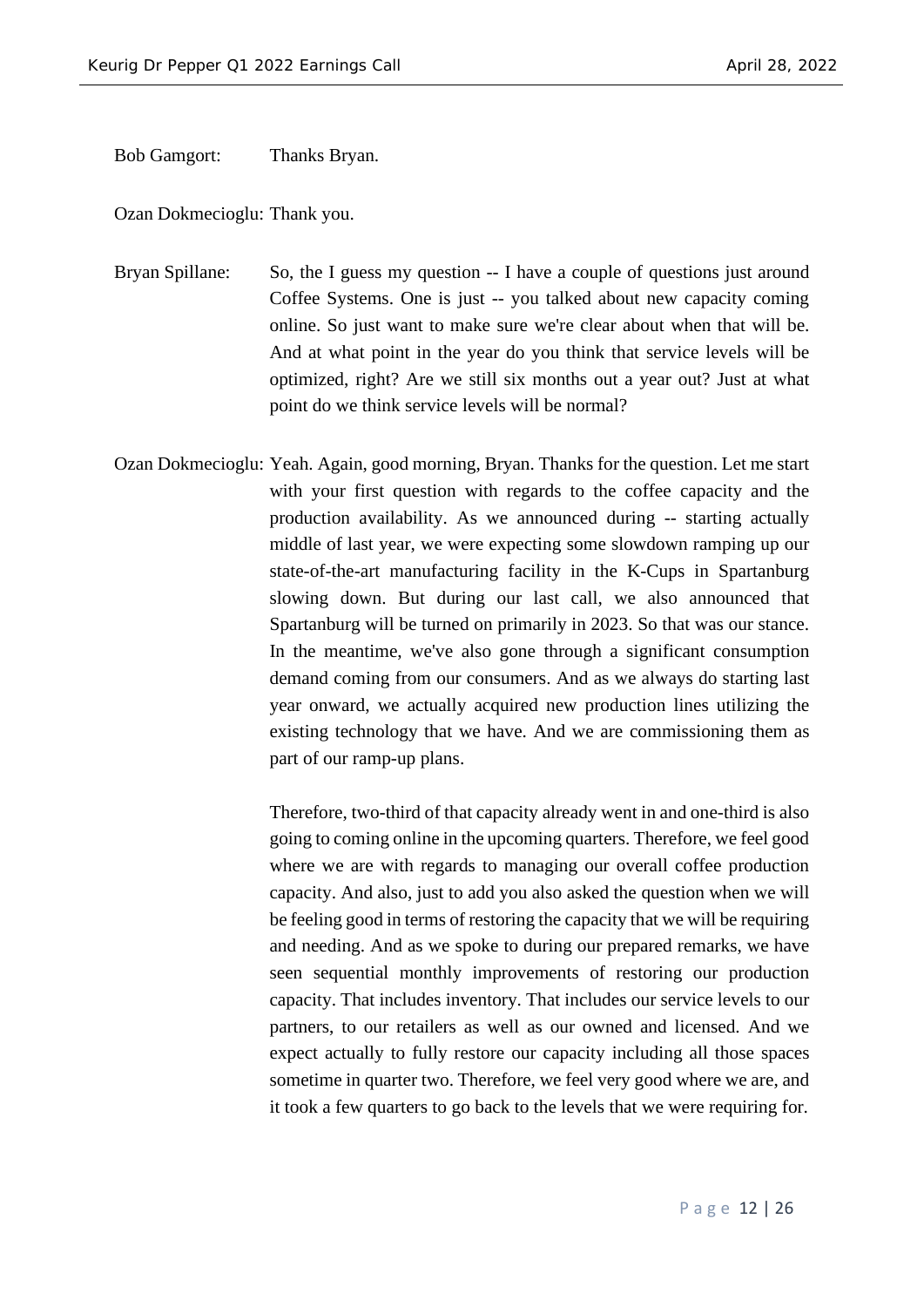- Bryan Spillane: Thanks, Ozan. And just one follow-up just staying with coffee and pricing. We've fielded a lot of questions about consumers potentially trading down and demand elasticity. But maybe Bob could you talk a little bit about how you see pods as a relative value to coffee away from home? And is that really maybe the more sort of tangible comp especially since, coffee away from home the prices and the inflation there has been pretty meaningful. So just trying to understand if we should when we're looking at elasticities and cross-elasticities is it really away from home more so than people maybe trading up and down within the coffee aisle?
- Bob Gamgort: Yes. Well, I'll start Bryan with in-home, which we think is very relevant and we can talk a little bit about away from home. But we put in this strategic pricing investment over a number of years, and we've had a lot of investor questions about this as well. So, if you go back to 2016, before we implemented it, the cost per cup which is the relevant measure of K-Cup pods versus bag coffee for example was a \$0.30 per cup premium. We lowered that to \$0.20 per cup during that investment and we saw tremendous consumer response.

Now we're moving up in price, but the game as you point out is really a relative game. And if you look at now the difference today between K-Cup pods and bags it's still \$0.20. So, we're maintaining that \$0.20 differential while we're taking our pricing up which we think is the most relevant comparison.

With regard to away from home, it's hard to come back with an exact number to be able to measure that against but we know that we're talking about an average price per pod or price per cup of \$0.50 for K-Cup versus \$0.30 for bag coffee. You're talking about a multiple of that somewhere between five and 10x depending on what you buy out at retail and that gap continues to get wider and wider. And so, we see as people get concerned about pricing clearly, there's a trade-off from away from home to in-home which benefits the entire category, but our price gaps versus other forms of roast and ground coffee have stayed the same at that lower level that we guided to in 2018-2019.

Bryan Spillane: Great. Thank you.

Bob Gamgort: Okay.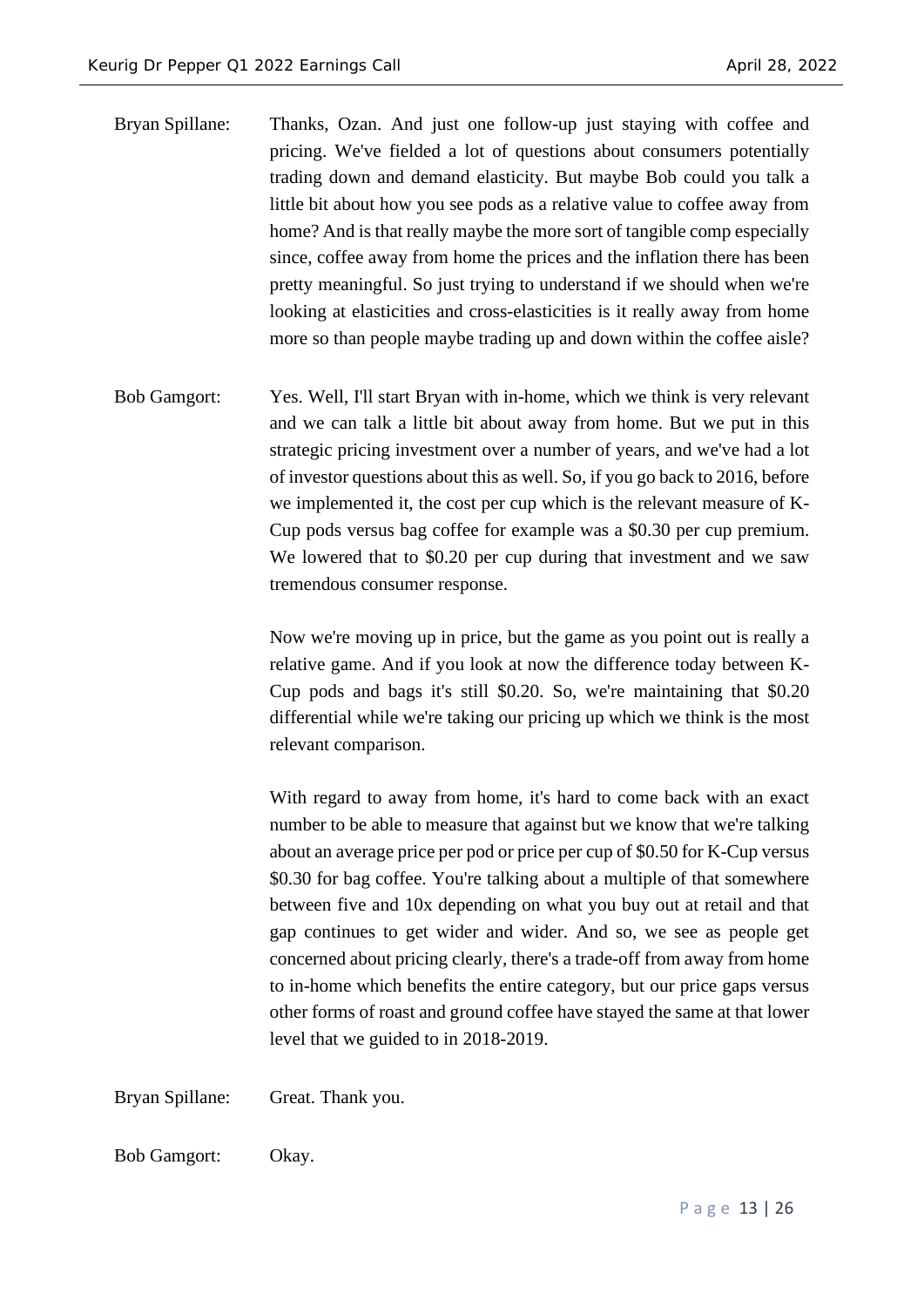**Operator:** And your next question comes from the line of Bonnie Herzog with Goldman Sachs. Your line is open.

Bonnie Herzog: Hi. Thank you and congratulations from me as well for everyone. I have a few questions this morning on your guidance. I guess, first on the top line your updated guide implies top line growth in the high single-digit range for the remaining quarters this year plus some. So, I guess what gives you guys the confidence that your top line can accelerate? Especially since -- I'm thinking about your Q1 results, which were driven entirely by price realization, so I guess I'm asking about this in the context of the increasing pressures on consumers and kind of a little bit of what you just touched on as it relates to elasticities.

> And then on the bottom line, I guess, I'm trying to understand how you're factoring in some of the one-time items such as benefits from the gain on litigation settlement that you called out and continued sales leasebacks. I guess it seems like these did help to drive your slight EPS beat in the quarter. So how should we think about these items for the rest of the year? And how many points of growth do you expect from one-time items in your EPS guide? Thank you.

Bob Gamgort: Okay. I'll start with the top line and then I'll ask Ozan to pick up the second part of your question there. With regard to the top line, you have to pull apart the quarterly results by coffee and all other. And all other businesses outside of coffee, so that's LAB, BC, and Packaged Beverages, were up, all to up double digits. And they were up in terms of pricing, but also volume. In fact, volume was up fairly substantially across those. So, our confidence is not that it's just all pricing driven, as we're seeing really strong growth in both. And our expectation is that that continues.

> We talked about more pricing being implemented. Of course, we've built our model around elasticities and the kind of elasticities we've seen and we expect going forward. So that's where we get the confidence on the cold side. The coffee side of the business, which was a significant drag on growth in the quarter, we know, will recover substantially in the second half of the year, for a couple of reasons. One is, we made substantial investment in the first quarter to accelerate our coffee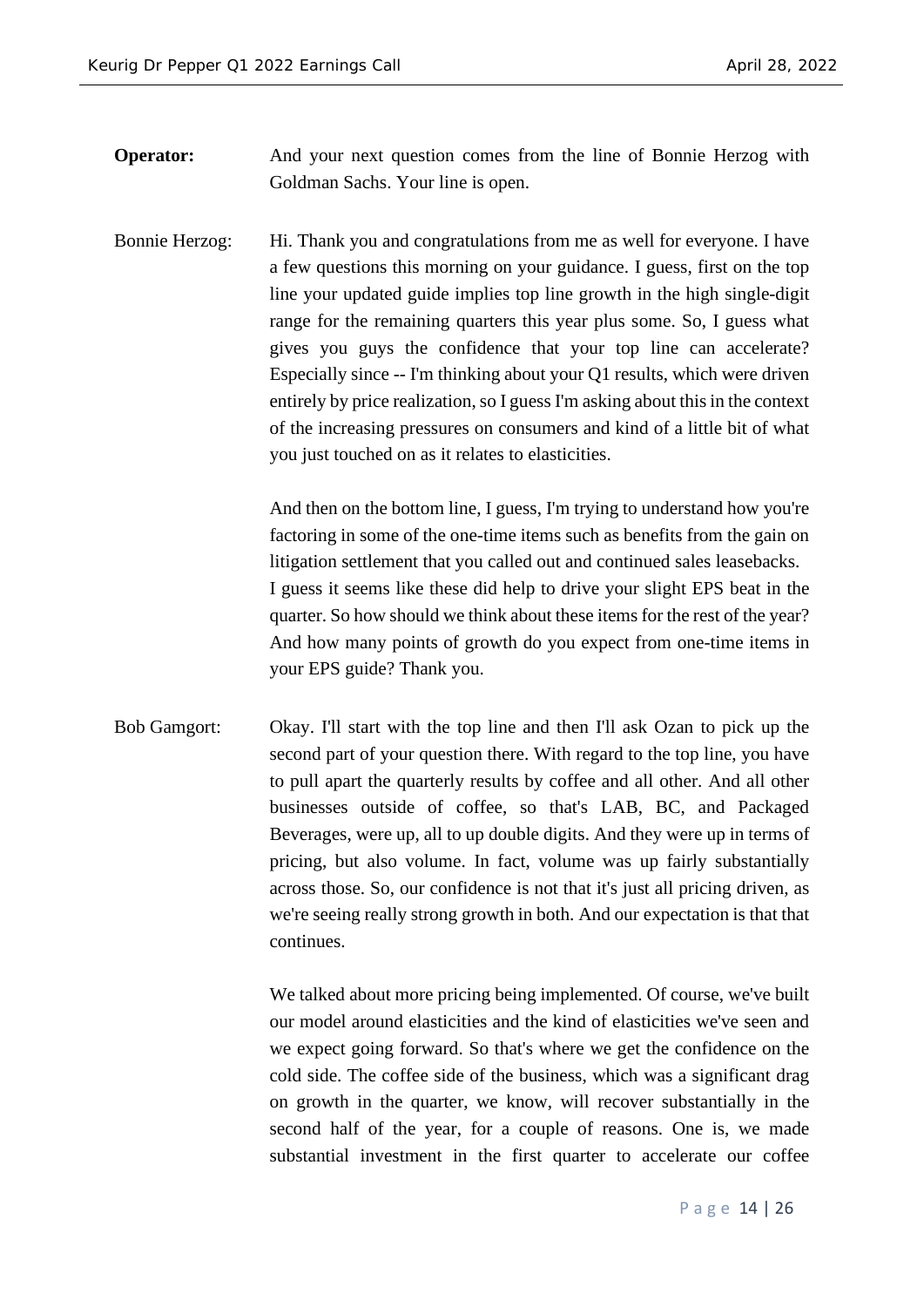recovery. And part of those one-time benefits you talked about, were used to fund those investments and Ozan will talk about that in a minute.

But that puts us -- that acceleration puts us in great shape, because as Ozan just said, we believe our customer service levels will be back to normal by the end of the second quarter, which means that we can have unconstrained sales in the second half of the year. We've been pulling back on shipments. We've also been pulling back on promotion and advertising in the first quarter. So, we can go back to unconstrained demand for coffee in the second half of the year.

And then the other point on coffee is, we're under-shipping consumption for the first half of the year. That flips around in the second half of the year. And we have the opportunity with the increased internal inventories to restock customers, partners and then again be able to turn on the promotion and marketing. So, the combination of all of those leads us to the confidence that the second half of the year will be in that high singledigit range that we guided. Ozan, do you want to talk about the investment we made off of some of those discrete benefits?

Ozan Dokmecioglu: Absolutely, absolutely. And thanks for your best wishes as well, Bonnie. So let me start with the strategic asset investment program which we also define as one-time benefits that we have incurred. First of all, as you would remember, we have been implementing these initiatives since 2019. So, there is no new news or no new initiative or implementation with regards to that.

> So over time, we have leveraged, as I was saying, the strategic asset investment program to cover investment and the significant inflationary and macro challenges. So, this is important to understand the sources and the use cases.

> Then we also have occasional benefits that we can utilize in exceptional times, like, this that allow us to continue to protect investment in the growth of our business, which is super important to us, so we can continue to innovate and support our brands, which is one of the reasons why our elasticities have held up to this point very nicely.

> Going forward, as opportunities arise, we expect to use the strategic asset investment program as an effective tool or the single factor to drive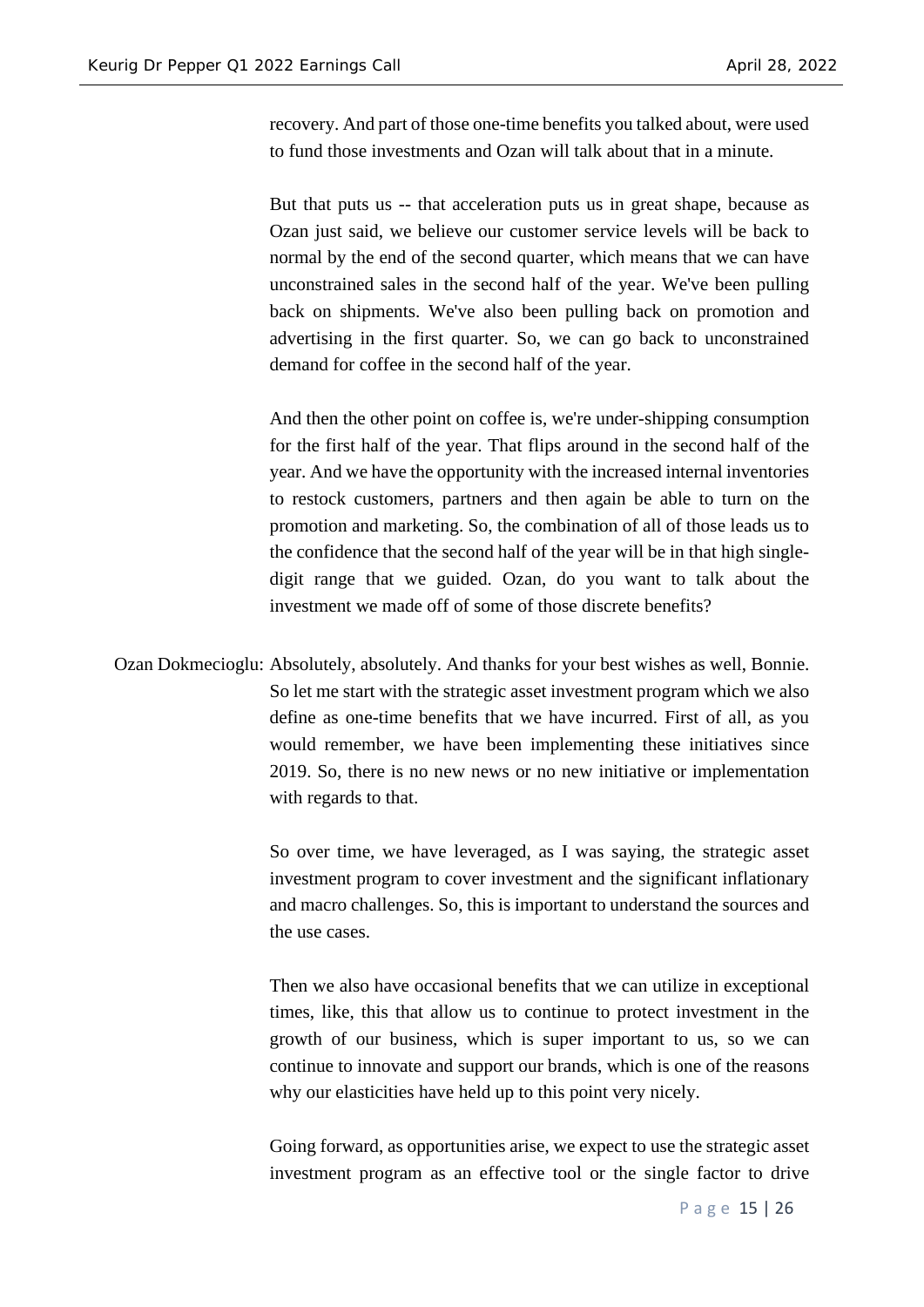marketing and other investments when required. Exact timing of these transactions is not predictable, because we take an overall holistic perspective and on an annual basis. So that's the important part.

And I'd like to take the opportunity to expand for a little -- for five seconds on the other two one-times that you have mentioned, which one of them was the stock comp benefit. Now that we have almost four years of history as a public company, we have transited to estimating our restricted stock for futures raised, as opposed to actual events, which is in line with industry practice. So, both practices are 100% in line with the US GAAP, as well as how our peer group is treating this type of expenses.

And on the legal fees, over the past few years, we recognize as ongoing expense costs related to our litigation against BodyArmor. And with the settlement agreement in our favor, we simply recognize the return of our legal fees to ongoing results and that will be it. Thank you.

- Bonnie Herzog: All right. Thank you.
- **Operator:** And your next question comes from the line of Lauren Lieberman with Barclays. Your line is open.
- Lauren Lieberman: Great. Thanks. Thanks so much. So, I was curious to talk a little bit about the go-forward in terms of the announced management changes. I mean, Bob, as you move into an Executive Chairman role, I'd love to hear a little bit about how you'll be spending your time. I know it was in the release you talked about M&A, but just where your focus areas will be.

We've talked about the big kind of check book that you, as a company, will have at your discretion. So curious about how you'll be focusing those efforts a little bit more. And then Ozan, I mean, you and Bob have been partners since the start. But curious also as you're thinking about the path forward, things that you think you can add where you can add value in a different way than you already have been in your current position. Thanks.

Bob Gamgort: Sure. Bonnie, for me, first, there's really three areas of focus as we go forward. One is continuing to lead the Board, as we've evolved the Board overtime from being closely held to widely held and that also will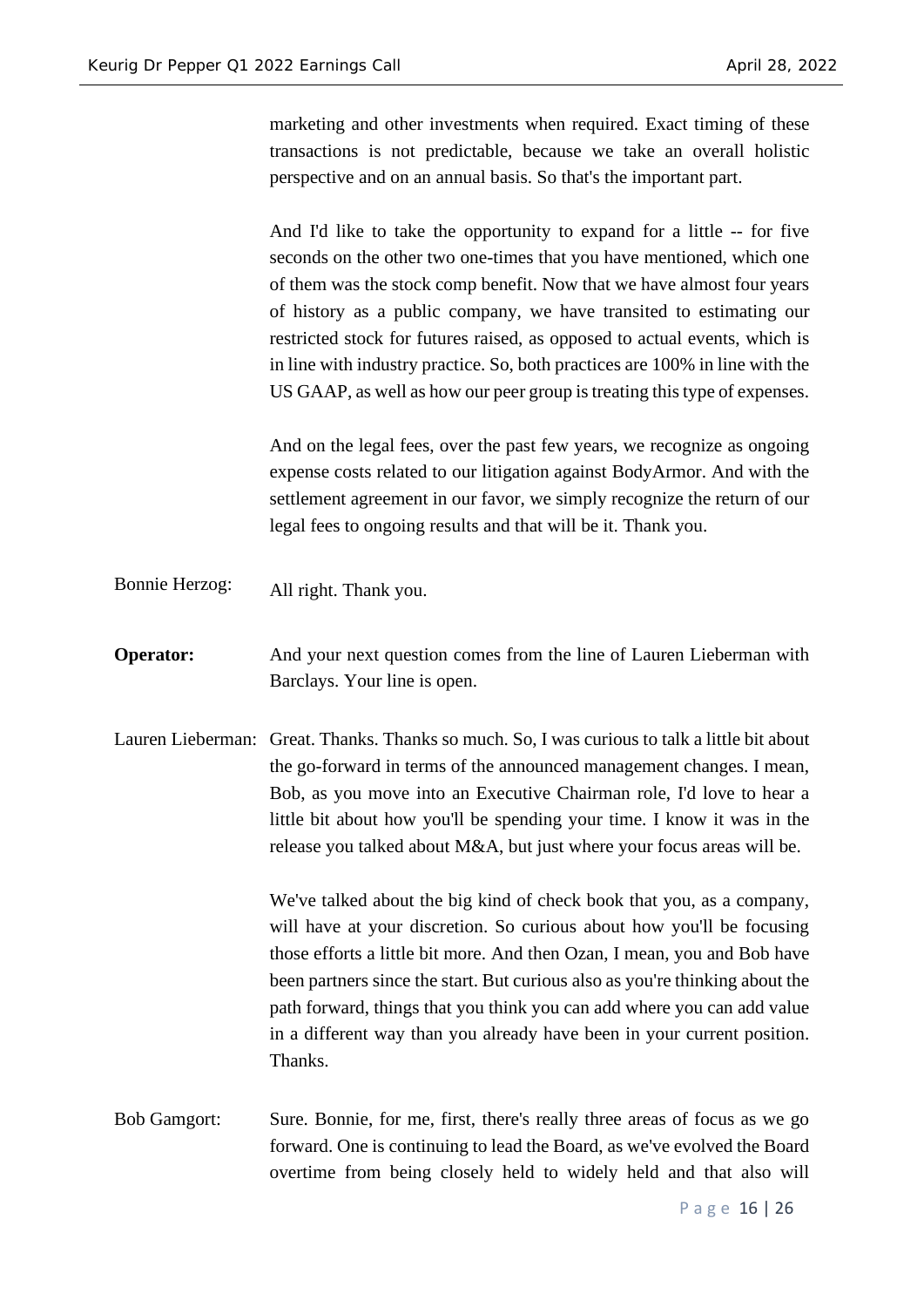continue to evolve somewhat over time. And so that's an important part of my role. Second part of it is working with Ozan on the executive team to make sure that the transition is seamless, and that we continue the great momentum that we have on the organic delivery of our business, and I have a ton of confidence in that. And then the third part is, to give some time and space for me to work on the inorganic opportunities in particular M&A. Wouldn't be a surprise to anyone that the last 2.5 years or so have been very intensely operationally focused, very much managing it seems like everybody in the industry from one crisis to the next.

And while that's critically important and is the right priority it doesn't leave a lot of time to think about and work on the strategic aspects of the business that require a significant amount of time, investment, patience even relationship building to be able to do that properly. And so, I'm certainly looking forward to being able to have more space against that, while always being available to Ozan and the team to jump in and help as needed over the next couple of years.

Ozan Dokmecioglu: Yeah. Also, thanks to you as well Lauren. So, I'm sure you all know that we have a robust strategic plan as we have all taken you through back during our Investor Day October 1st last year. And obviously I have been one of the important architects of that plan along with Bob, along with the executive leadership team as well as our Board and I'm 100% behind that strategic stance. And when you do a double click you would see that, we have great growth opportunities in Coffee Systems, doubling our business overtime by recruiting new households as well as tapping to our innovation both in the brewers as well as the coffee beverages side. And we still have some white spaces that we can fill in.

> When we look to the cold beverages again, we have great growth trajectory in front of us so be it via distribution making it -- making our distribution more effective more impactful as well as efficient. As Bob was saying, we have quite a bit of still white spaces in select brand groups that will get us to new consumption occasions. That includes perhaps some geographical dimensions. And Bob was also saying M&A.

> Therefore, as you see, it's a full package in terms of the growth trajectory that we have in front of us which makes us obviously very excited and motivated. And our job is to continue to execute very successfully against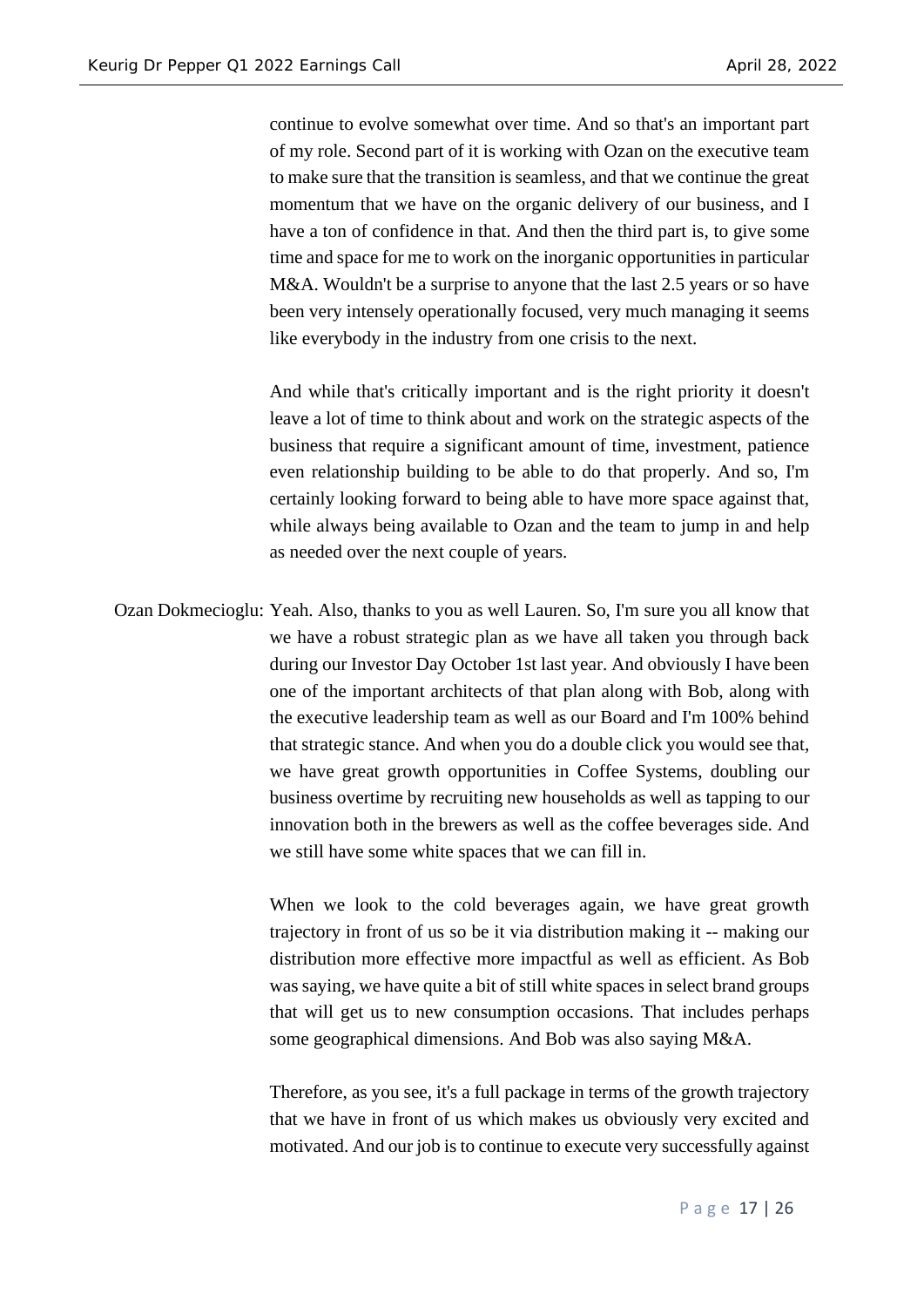this strategic planning stance and deliver the business goals that we put on us.

Lauren Lieberman: Okay. Thanks so much.

**Operator:** Your next question comes from the line of Kevin Grundy with Jefferies. Your line is open.

Kevin Grundy: Great. Thanks. Good morning, everyone and I wanted to extend my congratulations as well. First, I think just housekeeping maybe on Ozan's replacement at the CFO position. Maybe just are you looking internally for that? Are you looking externally for that? I suspect it is both. Maybe just comment on sort of what attributes you're looking for that candidate and maybe timing.

> But the broader question I have is really around investment levels. I think this is to kind of pick up a little bit on what Bonnie was getting at before excuse me just how you are balancing that with EPS growth. Because Bob, you've been really clear about your commitment to how seriously you take the EPS growth targets and the delivery has been very, very good since the merger in what's been a really volatile environment. But with the onetime items now providing some help the question is really around balance. And number one like, what's in the outlook for brand support now?

> And what's your willingness to sort of commit to those brand levels, or is there some element that you're possibly willing to pull back if needed to hit the EPS growth target? So just the question is really around balance what's in the guidance and your willingness to pull back if needed to deliver against the EPS growth target. So, thanks for all that. I know there's a lot there.

Bob Gamgort: All right. Ozan, why don't you start off? And I'll pick up the second part.

Ozan Dokmecioglu: Yeah, absolutely, and again, thank you very much as well Kevin. So, on the CFO search as we announced publicly the decision was to go outside and recruit a world-class CFO. And for the fact that -- in order to deal with the complexity of our company, but also and more importantly to bring a CFO that will be able to navigate through the future growth plus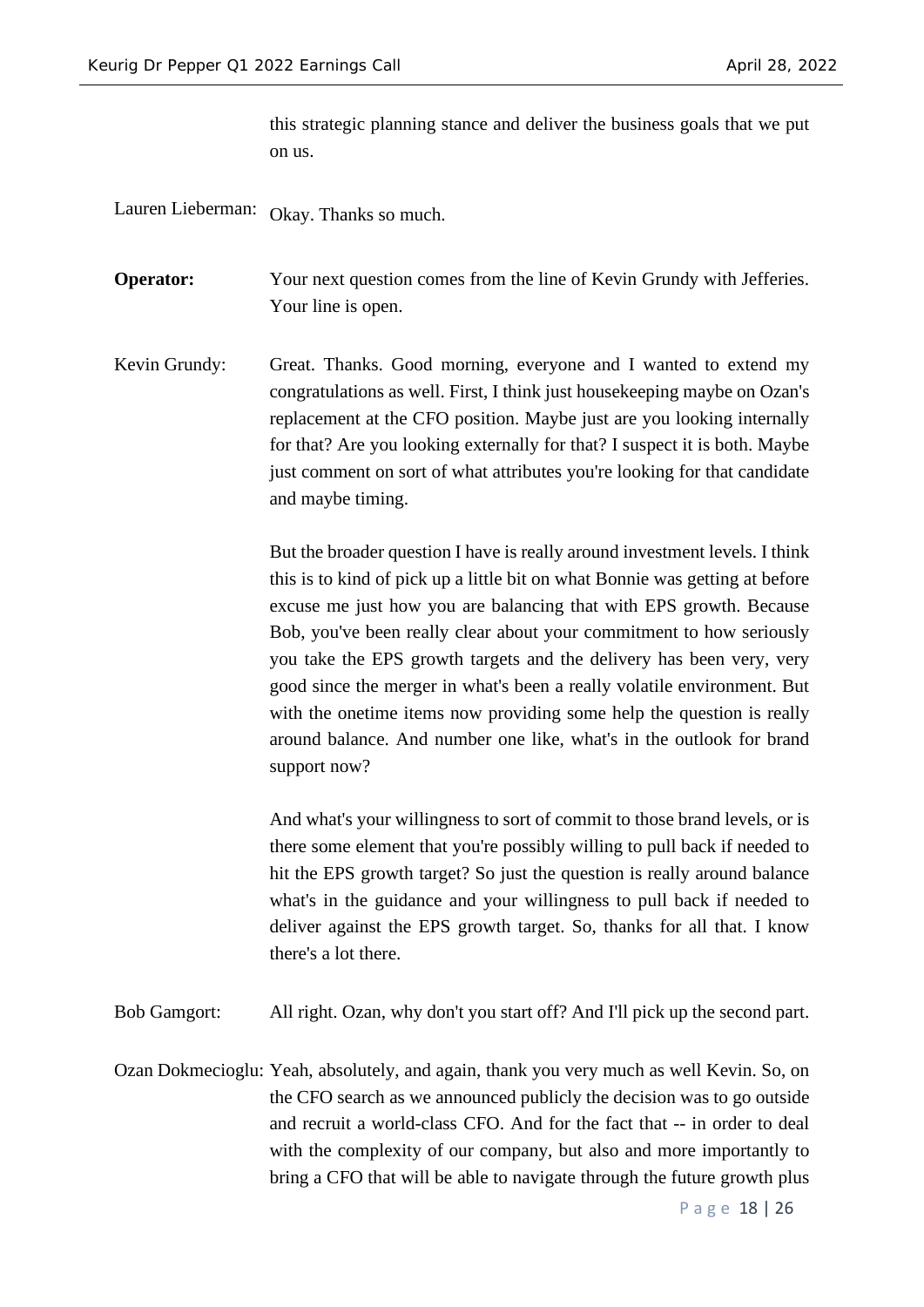the existing complexity of our company. And that's what we are looking for. And the search has already started. And we believe that we will manage the timelines that we have communicated previously in terms of being able to recruit.

Bob Gamgort: Yeah. On your second question, I think the simple answer is we take all of our commitments seriously. And we put commitments out there in a balanced manner. So, think about what we delivered over the first three years as a public company. We delivered a 15% EPS CAGR, while we accelerated growth, so we beat our growth targets. At the same time, we were more competitive in the marketplace as evidenced by all the share gains that we had across the board as well as accelerated household penetration on the Keurig system and we put in place a foundation that's now scalable as we move into the future.

> So, all of those were delivered. As you could imagine, when we put that commitment out there in 2018, the world looked very different than it has over the past three years, yet we've been able to balance across all of those without optimizing one metric at the expense of the other. We were able to deliver balanced performance and that's exactly the way we look at it, going forward. So, one thing, I would point out is that early back in October 1, we saw a lot of challenges in the macro environment in 2022. And therefore, we said that, we would be on mid-single-digit EPS growth in 2022.

> We're pleased that, we did that given what has materialized since then. And now we're in this mode of balancing investment and growth. And you can see we've taken our growth expectations up. It's not just pricing driven, it's volume and pricing. And we make investments in brands. As we mentioned, on our Q1 call our cold business investment in marketing was up during the quarter. Even though it was incredibly challenging quarter we spent more. And the one-timers you're talking about I would suggest we not focus on any one quarter.

> You have to look at those type of, I put those mostly in the category of normal business especially when you look at it over time. And we're just incredibly transparent about those. And any time they hit in one quarter we tend to over focus on those. And then we don't talk about them as a group when they're not or it's an unfavorable comparison versus a year ago. We never get any questions about those. So just look at it over the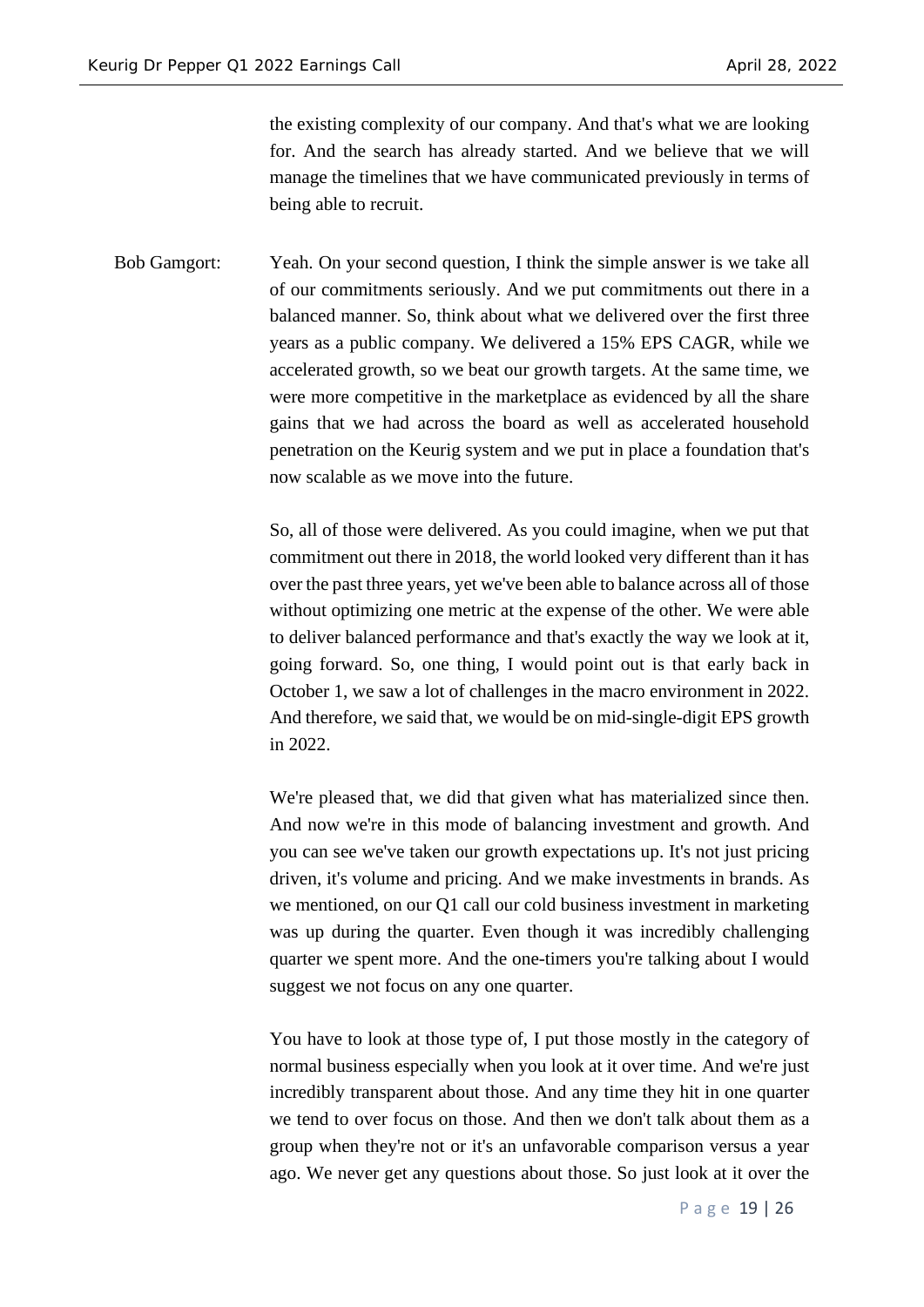period of a year. The fact that, we have some of these items to double down on investments in our brands, as well as in accelerating our coffee recovery, allows us to have the confidence in the balanced delivery that we committed to.

Kevin Grundy: Very good. Thank you, both. Good luck.

Bob Gamgort: Okay. All right. Thank you.

**Operator:** And your next question comes from the line of Chris Carey with Wells Fargo Securities. Your line is open.

Chris Carey: Hi. Good morning.

Bob Gamgort: Good morning, Chris.

Ozan Dokmecioglu: Good morning.

Chris Carey: I just wanted to follow-up quickly on the M&A commentary Bob with your new role and then I'll ask a question on coffee. Just around M&A and priorities clearly the Tractor investment is on the smaller side, but potentially interesting over a long time period. Historically, you talked about reticence for large-scale M&A. So, would we expect these types of deals to be more on your radar, or are you open to larger deals, if the category or geography fits?

> So, kind of following up on the prior line of thinking there and then just on the coffee side of the business, I think you said that, your owned portfolio pricing was in the 6% range which is ahead of what you did in the quarter with coffee. Were there any service charges that impacted you in the quarter?

> And can you just expand on the partner brand pricing and when you would expect total Coffee Systems pricing to better approximate what you're doing from an owned perspective? Really, what I'm trying to get at there is just if you're pricing and whether the rest of the category is following and you're not expanding price gaps too much. Thank you so much.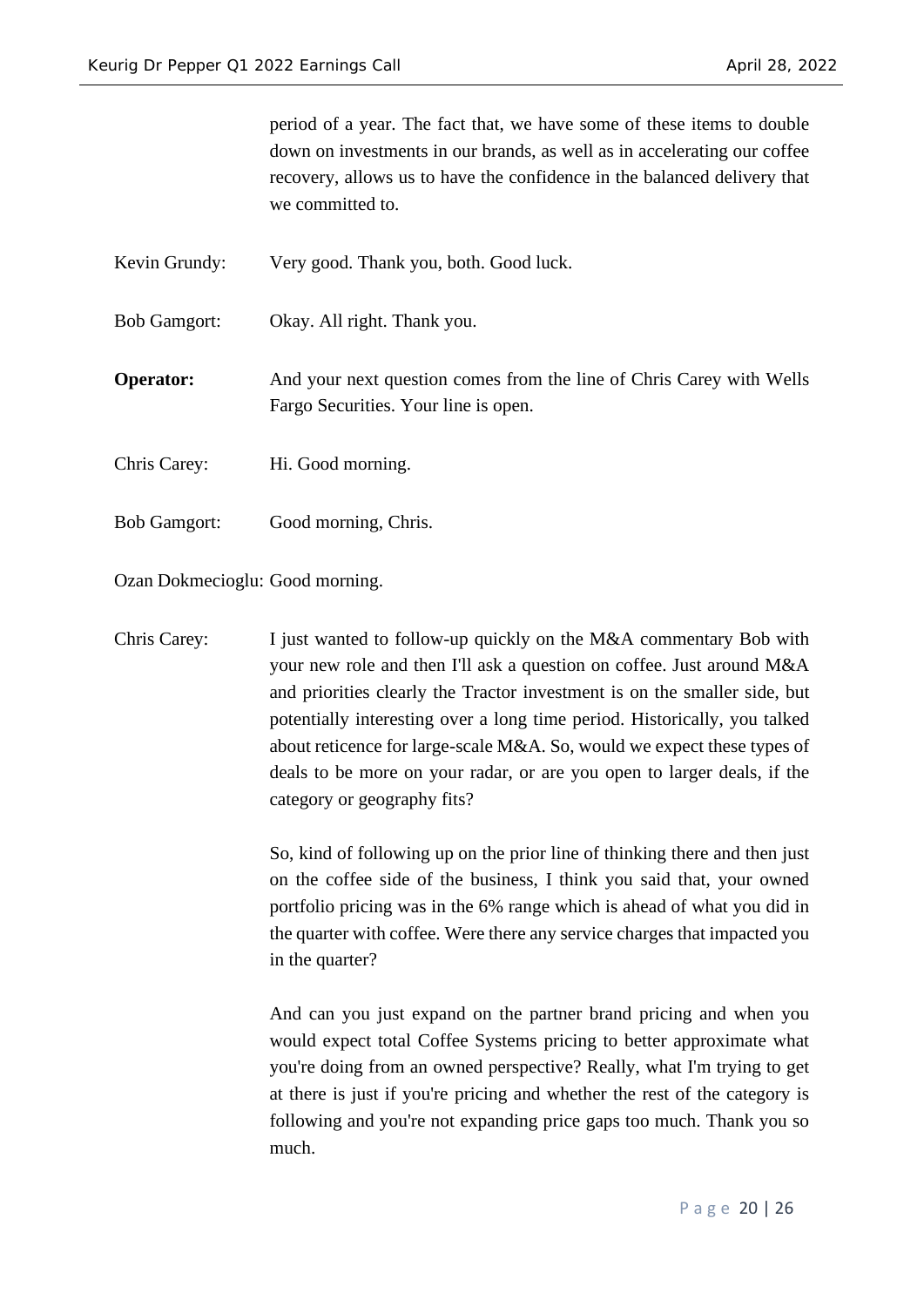Bob Gamgort: Sure. First thing is, our reticence I think is the word you used on large deals was not on large deals. Our reticence is on overpaying for large deals. And so, it's not about the size. It's about the multiple. And I think that, we're in an environment now where we're seeing all kinds of valuations shift. And people -- our investors are more in favor of paying for cash flow and earnings than just multiple of sales with no earnings potential in them. So that may represent some interesting opportunities. But what I would point out is that the way we think about inorganic is across the range of partnerships like we just announced with Community, which is a huge win for Community, and a huge win for us to be working together again.

> And we don't need to own that business by any means to have the benefits of that. And likewise, by partnering with us they win as well. We can make seed investments as we announced today on Tractor Beverage, which is small today, but we will certainly accelerate it. And it's in a unique channel in fountain foodservice, which is one that we are incredibly strong, but yet haven't done a deal like this in that channel before. And then we're also looking at mid- and larger-scale M&A as well. And so, we have -- I would say, we have a consistent dialogue with a large number of potential partners.

> I can't get into the details of that, but the fact that we are in this position when we talk about businesses like Community and Tractor is good evidence that of how we think about being proactive and creative in our partnerships. With regard to coffee pricing, again, the category is up 5% or a little over 5% and we were up a little bit more than that.

> Again, I wouldn't overreact to any one move in the quarter. Sometimes that's mix. Actually, if you break it apart further the area that has moved late is private label within pods. So premium brands have actually moved substantially.

> The mainstream brands where we're a heavy participant in with our owned and licensed have all moved about the same level. There was a late move in private label. But they can't avoid the price of coffee and now you're seeing pricing coming up on that. So, we're not seeing any distortion in the gaps between private label mainstream and premium and pods sticking for any time period.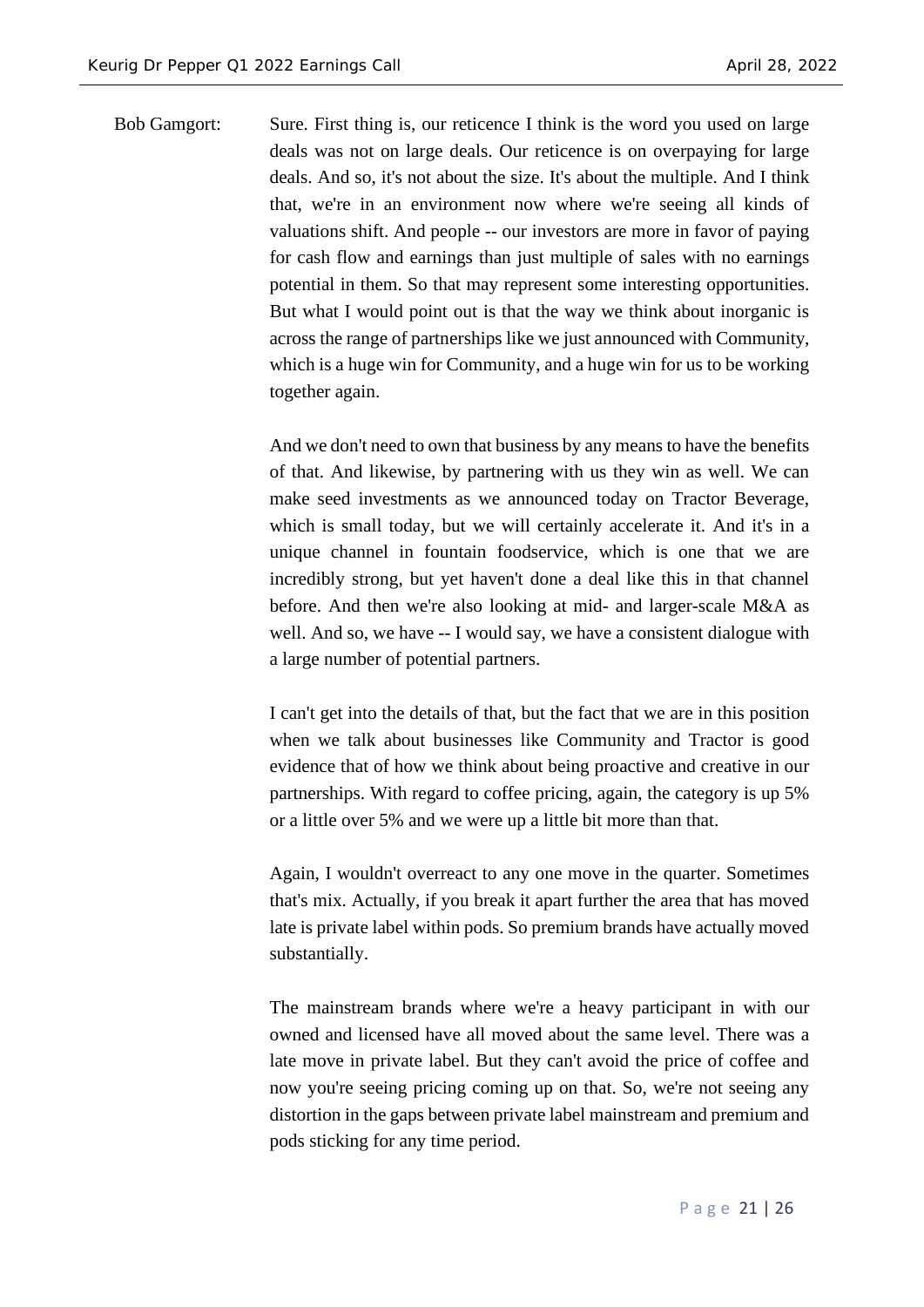Chris Carey: Thanks, Bob.

Bob Gamgort: Okay.

Operator: Your next question comes from the line of Andrea Teixeira with JPMorgan. Your line is open.

Andrea Teixeira: Hi. Good morning, everyone and I will echo all the congrats and best wishes to Bob, Ozan and Steve. So, I wanted to just break down a bit on the new guidance. And for -- isn't that conservative still given that volumes will likely recover from here on the under-shipment comments in hot beverages in perhaps call it low-single at this point?

> And then, your price/mix should accelerate from the 6% that you posted so far. Isn't there potentially like an upside for that, or we should be thinking in the high single and with the visibility that you have now in terms of costs you're not ready to -- it's too early in the year to call a little bit better EPS given that -- given the puts and takes ahead of you? Appreciate that.

Ozan Dokmecioglu: Yeah. First of all, good morning, and thank you very much Andrea. With regards to your top -- and you also touched to the bottom line as well. So let me try to break it up. You are right we feel very bullish with regards to our top line as Bob explained the reasons. And on the basis of that, we have increased our guidance from mid to high-single-digit top line growth expectations, and there are so many proof points with regards to that. And coffee will be one of the important determinants of, especially second half kicking in after we reinstate and put all the supply chain disruptions that we have had.

> So -- and we are also planning to take a second round of pricing in most of our portfolio by early summer, which would be more or less in line with the peer group and the market players that we have all announced to the trade. Of course, there will be some different timing with regards to the implementation, but we feel very good with regards to our price expectations and what do all those mean and translate to our top line growth.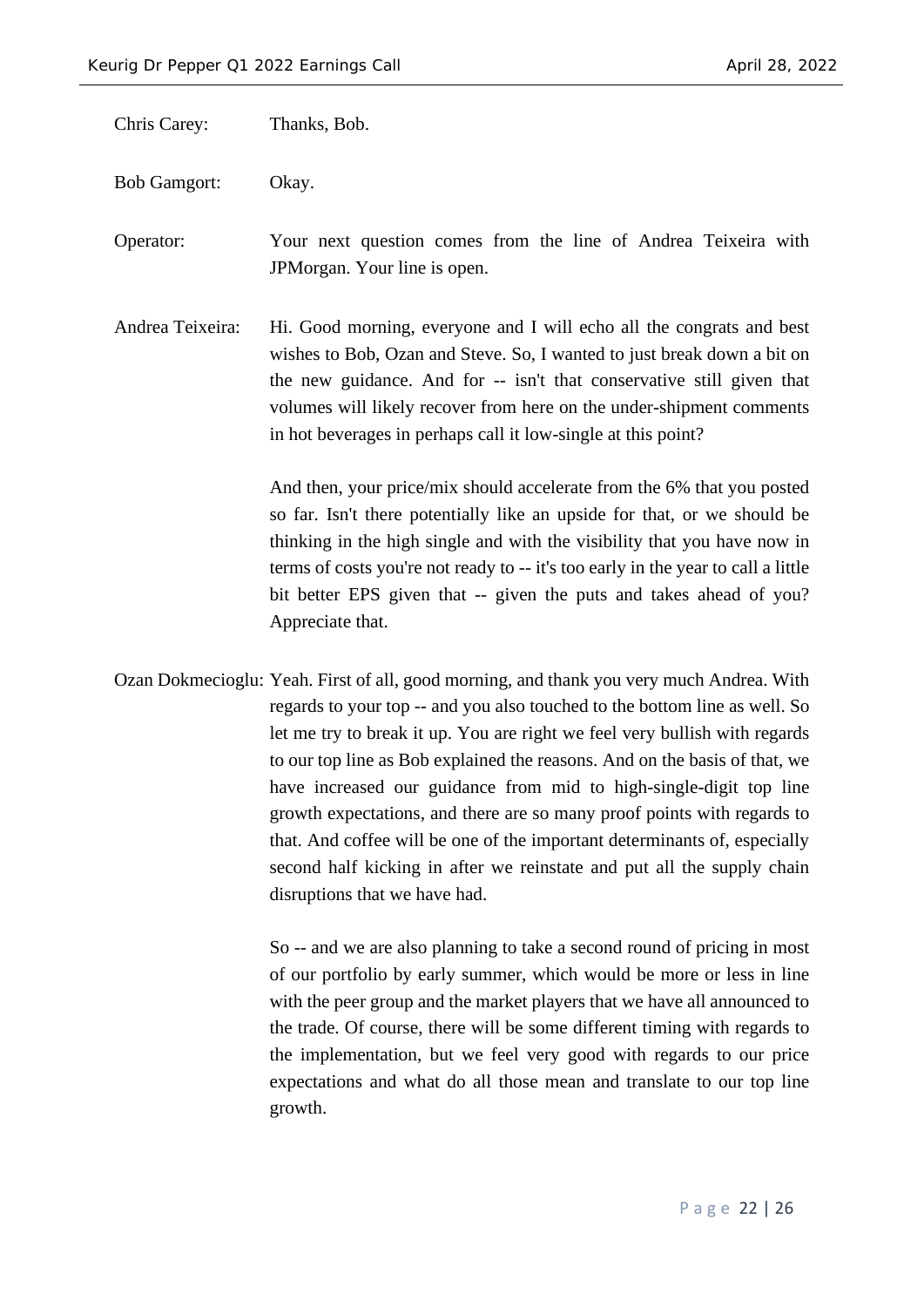Having said that, there's a reason why everyone is taking pricing which is the inflation factor that came in and continuing to come in higher than everyone's expectation. For example, when we step back and look and just to remind our previous communications 2021 approximately inflation came in as we announced around 7%.

And we also said during our Q4 2021 call, which was like a couple of months ago, that we expect 2022 inflation to trend around low teens. But in reality, in Q1 we have faced approximately 15% inflationary pressure, which was higher than what we were expecting. And I'm sure you have heard what all other industry players have been saying, which is essentially in line with what I'm articulating right now.

Therefore, true we are taking pricing. True at the same time our volumes continue to increase, coupled with our very strong in-market execution and you can see the proof point in our market share, which is around 80% of our LRB that we have either maintained or continued to gain market share. Therefore, really strong performance and delivery all around. But inflation is not stopping, and we are still seeing a lag in relation of the pricing and the inflation.

As you know, no one can take an anticipated inflation and pricing accordingly which on a pure math basis this means margins will continue to be under pressure as well as there will be a lag. But we also believe that towards quarter three and probably more in quarter four of this year, there will be we expect on the basis of our assumptions again an inflection point in terms of the pricing catching up to cost. And that's where the margin expansion actually will kick in from a pure math and algorithm perspective.

Therefore, we believe that we have a good robust algorithm that we put out there. Inflation is real. Inflation is -- has been higher than what we were expecting. And it's nothing to do with our coverage whether we can cover or not, because there are some input cost elements that we cannot cover, no one can cover, for example, rPET, for example polypropylene that we use with regards to the material of the K-Cup pods and some parts of the transportation and labor.

So, you see, it's not like one or two. Therefore, this is continuous levers that we pull in order to run our business as well as deliver against our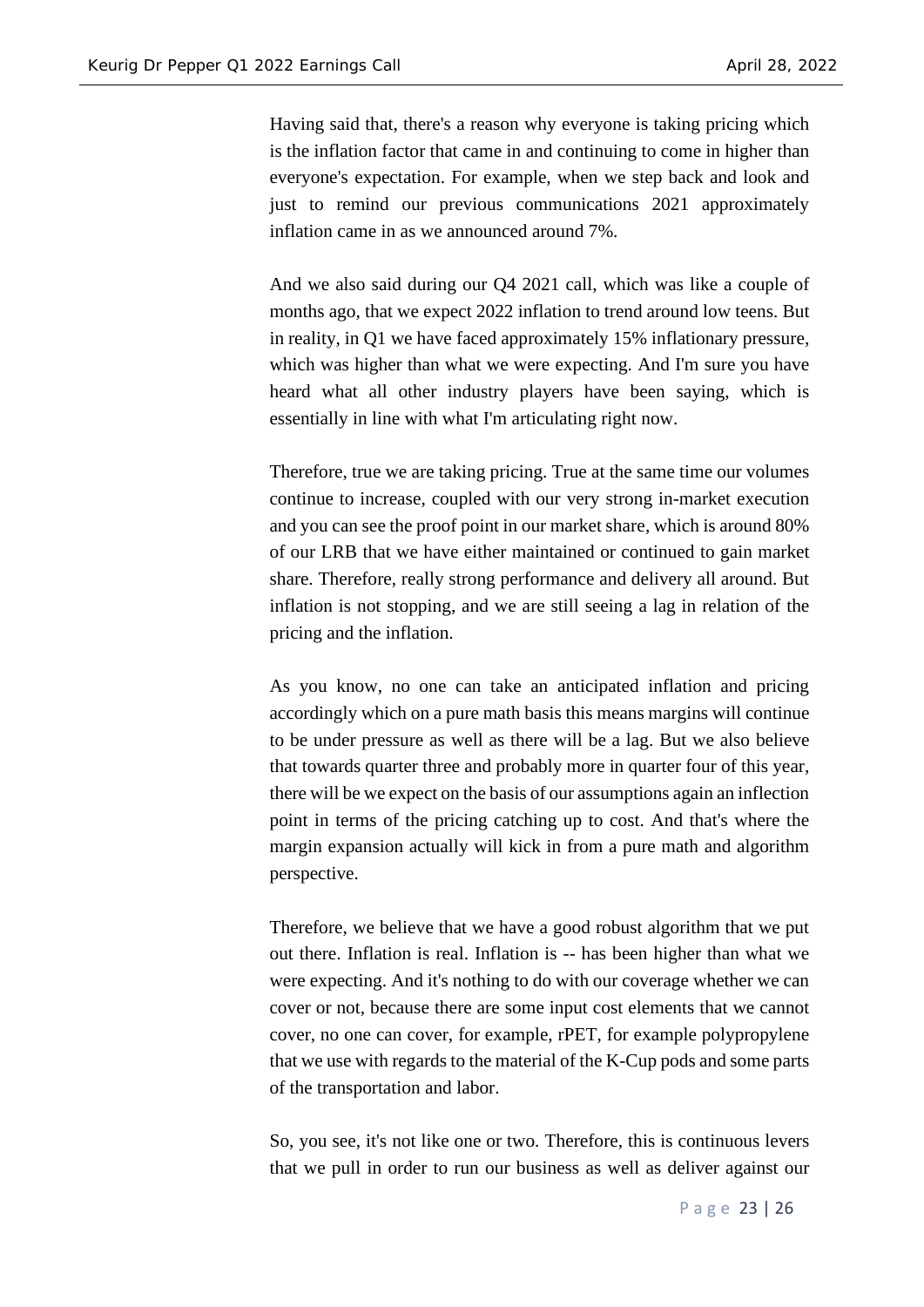algorithm. And of course, if we do see some opportunity to do better as you all know we are not going to hold back. But we think we have a good algorithm right now a balanced one that keeps us to continue to invest behind our brands and business.

Andrea Teixeira: Thank you, Ozan. That's fair.

**Operator:** And your last question comes from the line of Brett Cooper with Consumer Edge. Your line is open.

- Brett Cooper: Thank you. Good morning and congratulations to all. I had two questions if you don't mind. You've spoken about building the infrastructure to be a bigger company. I was hoping you can expand on the most important pillars that you've built or have in place that allows for that leverage. And then the second one is, you have a scaled e-commerce business in coffee, both direct to consumer and third party. So just from the outside we can't always see what's going on. I was hoping you can provide us an update on the progress you've made in preparing for the move in your cold beverage business to e-commerce and/or evolving the customer relationship to a more digital one. Thanks.
- Bob Gamgort: Sure. A couple of things, Brett. First of all, on the scalability piece that you talk about, I think there are three big areas in which we've set up a business at scale. I think one is just management structure. So, we've got a management team that has the bandwidth to take on more than they have today. And our focus on North America, I think gives us a bit of an advantage here. Having managed global businesses in my past to be able to focus in one region where you have common consumers, common customers, yet a significant amount of white space for expansion is an advantage for management to be able to continue to take on more without being distracted.

I think the second area where we've made significant investment in is in our distribution capabilities. And we talk about a wide range of them. But if you think about today, we announced an expansion in our fountain foodservice business. We talked about on a number of calls, Dr Pepper is the most available CSD in fountain foodservice. So we've got a really strong team but they've had a relatively small set of brands and businesses to sell.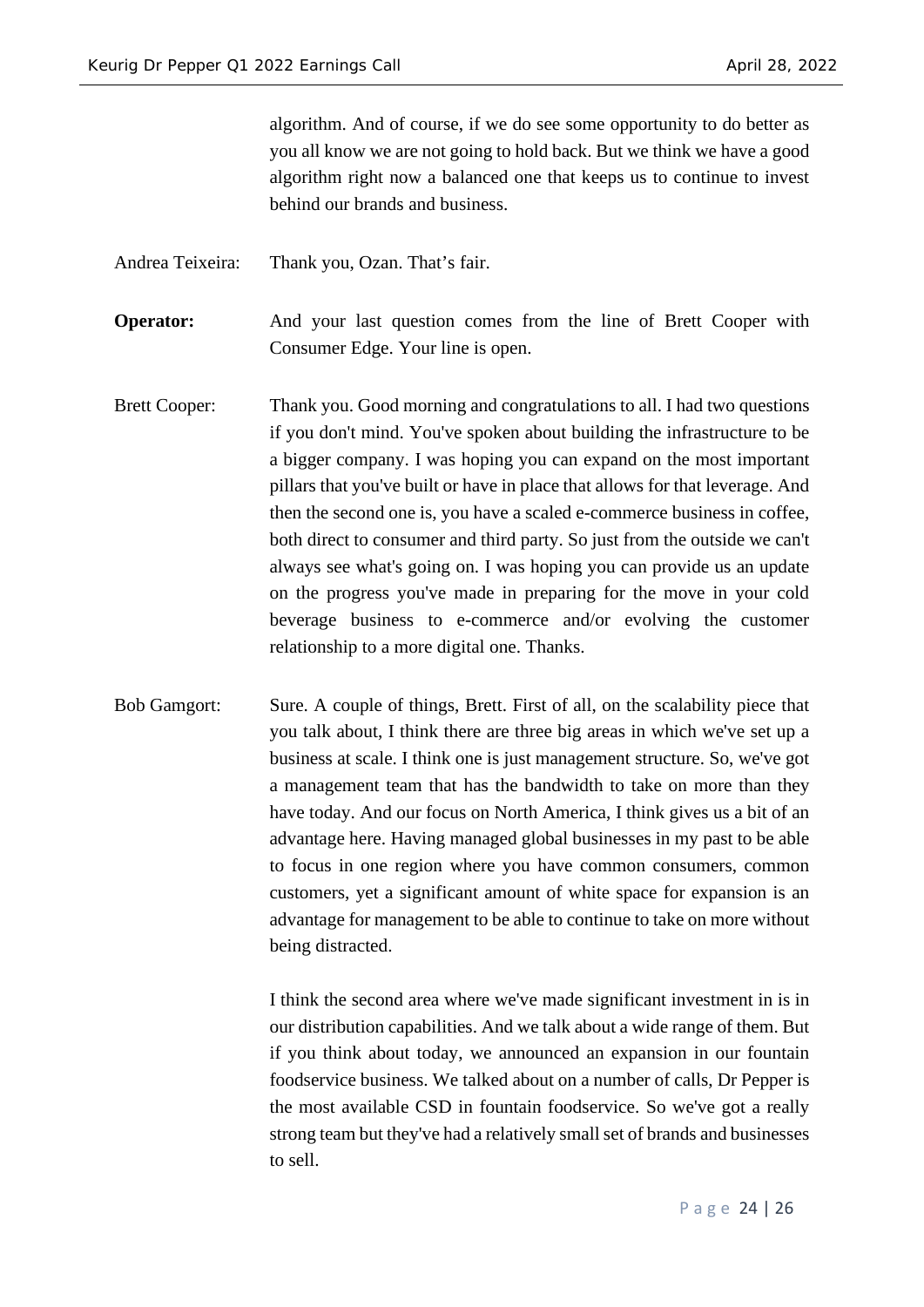Now, we're equipping them with a new brand in partnership with Tractor, where they're able to get into new territory with GMO-free organic and some really unique products to be able to expand. So, it expands their toolkit. There's a good example of a great foundation that we can now scale. DSD is a very important area for us. We've made significant investment over the past three years, increased tools and capabilities. But also, we've expanded our DSD breadth and depth by acquiring close to 25 independent distributors to be able to boost our system. And obviously anything that you can scale within DSD improves both your effectiveness as well as your efficiency.

And then as you touched on e-comm is a really interesting area. When we put the two companies together and we showed how we were bringing the best of both to share across the business, one of the conversations was about e-comm. But in 2018 e-comm and beverage didn't seem like a big idea.

Certainly, it was a very significant idea during COVID. And it's one that on the cold side of the business has to build over – will build over time but it has to be through click and collect and regional delivery. Shipping liquids by UPS and FedEx is not a great business model over the long term. But we see that area rapidly evolving and we're in a really good position.

Part of enabling us to do exactly that required us to go back and redefine and renegotiate a number of our distribution agreements that were not contemplated in an environment of e-comm and we've been very successful in doing that over the past now four years to set ourselves up so that we have a win-win with our distribution partners, our independent partners and yet we're able to drive e-comm to the benefit of the consumer as well as us and our partners.

With regard to our coffee business, you're 100% right, we have a scaled business in e-comm. We've been very agnostic in terms of where our brands are sold on e-comm. So, we're very supportive of Amazon, of walmart.com on any type of retailer.com. We share our information with them. We try to make them better. So, it's not that we're in competition with them at all. In fact, we know the consumers want to go online but